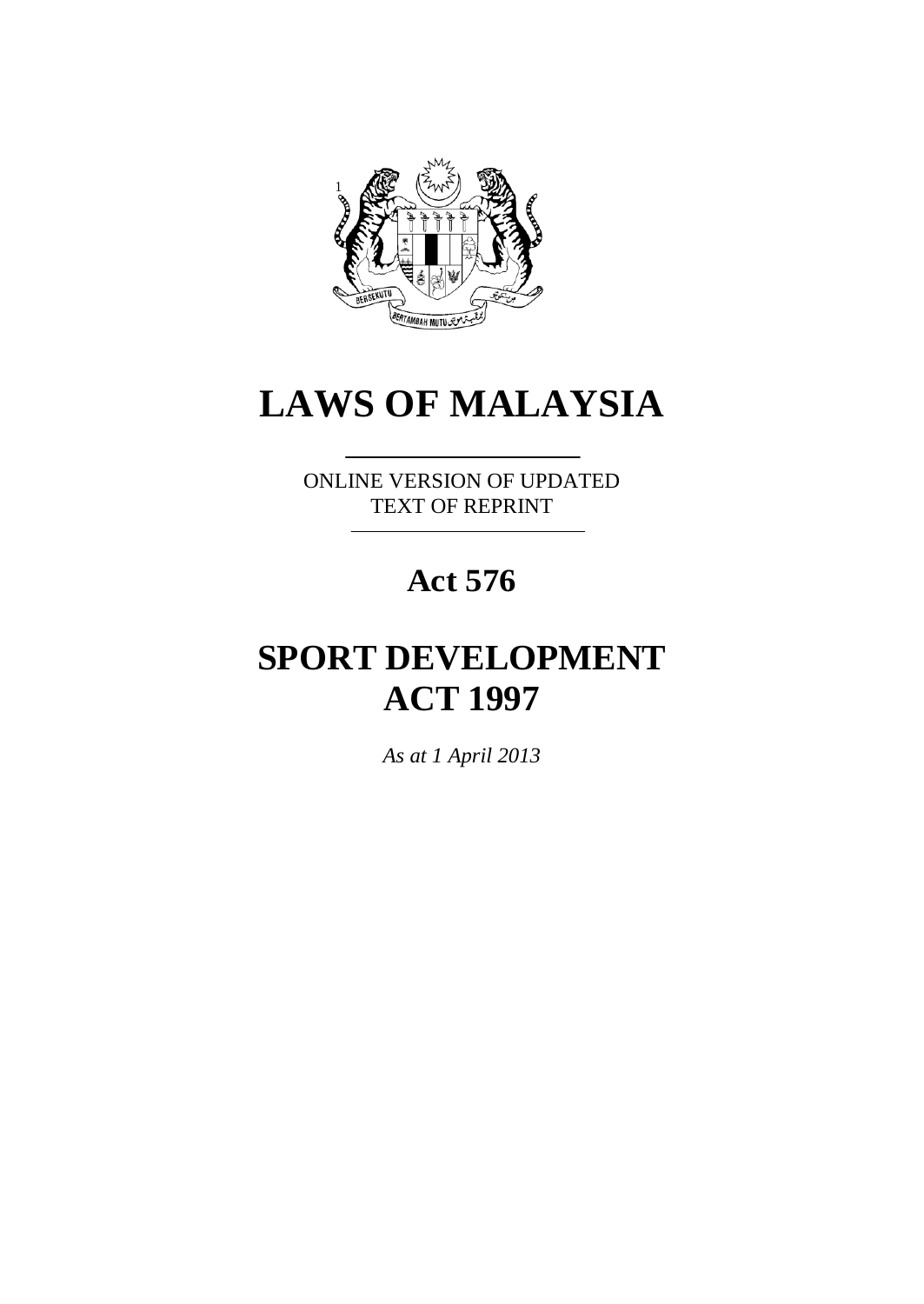# **SPORT DEVELOPMENT ACT 1997**

| Date of Royal Assent                                   |  |  | 12 September 1997 |
|--------------------------------------------------------|--|--|-------------------|
| Date of publication in the Gazette   25 September 1997 |  |  |                   |

#### *PREVIOUS REPRINTS*

| <b>First Reprint</b>  | $\cdots$ | $\cdots$ | $\cdots$ | $\cdots$ | <br>2002 |
|-----------------------|----------|----------|----------|----------|----------|
| <b>Second Reprint</b> |          | $\cdots$ | $\cdots$ | $\cdots$ | <br>2006 |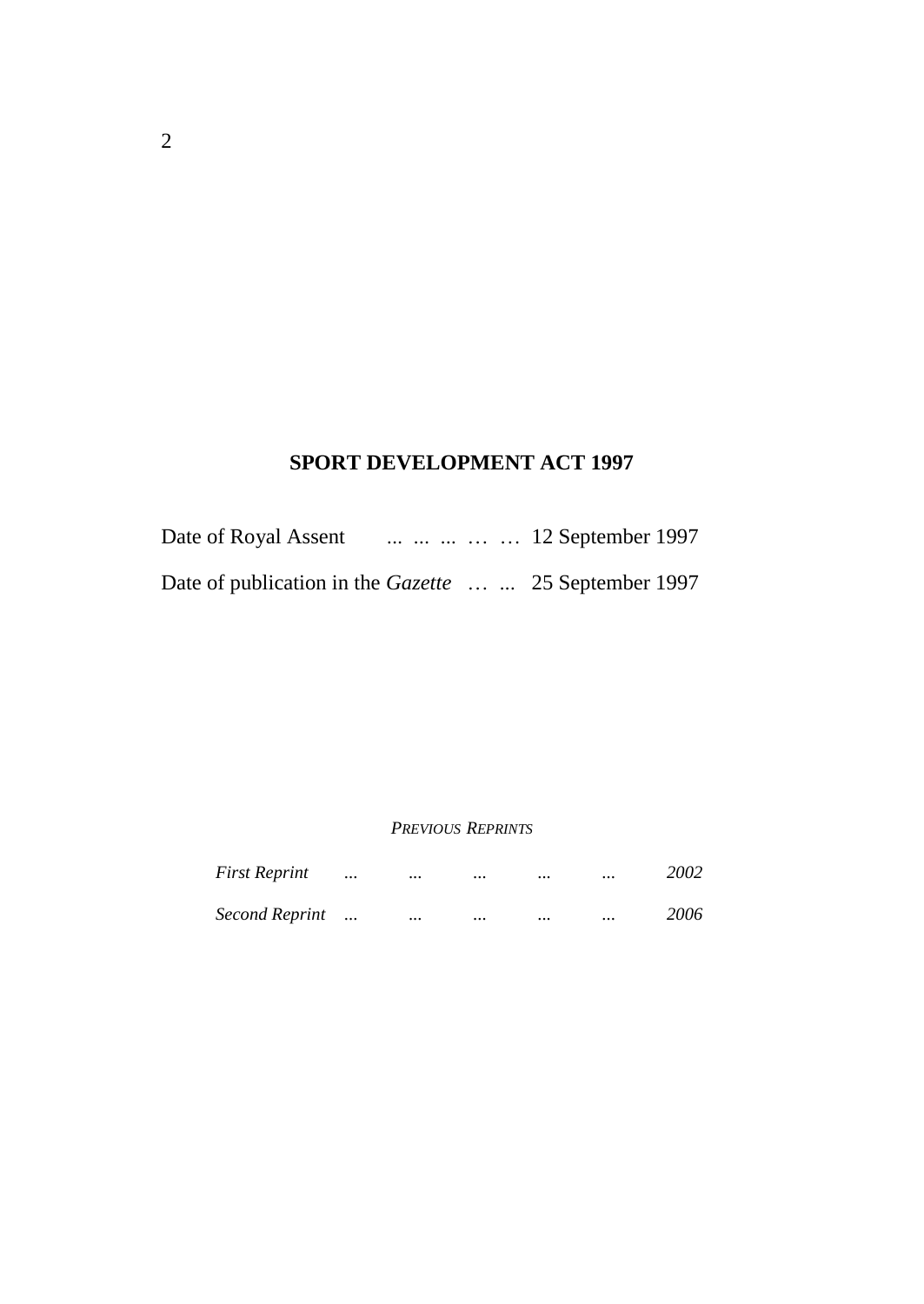## **LAWS OF MALAYSIA**

#### **Act 576**

## **SPORT DEVELOPMENT ACT 1997**

#### ARRANGEMENT OF SECTIONS

#### PART I

#### PRELIMINARY

#### Section

- 1. Short title, application and commencement
- 2. Interpretation

#### PART II

#### SPORT DEVELOPMENT

- 3. Guidelines in relation to sports development
- 4. Associations, *etc*., to consult and coordinate with Minister
- 5. Other Government Ministries, etc, to consult with Minister
- 6. Coordinating body
- 7. Development of sports science

#### PART III

#### OLYMPIC COUNCIL OF MALAYSIA

- 8. National Olympic Committee
- 9. Application of Act to the Olympic Council of Malaysia

#### PART IV

#### ADMINISTRATION OF ACT

10. Appointment of Commissioner, *etc*.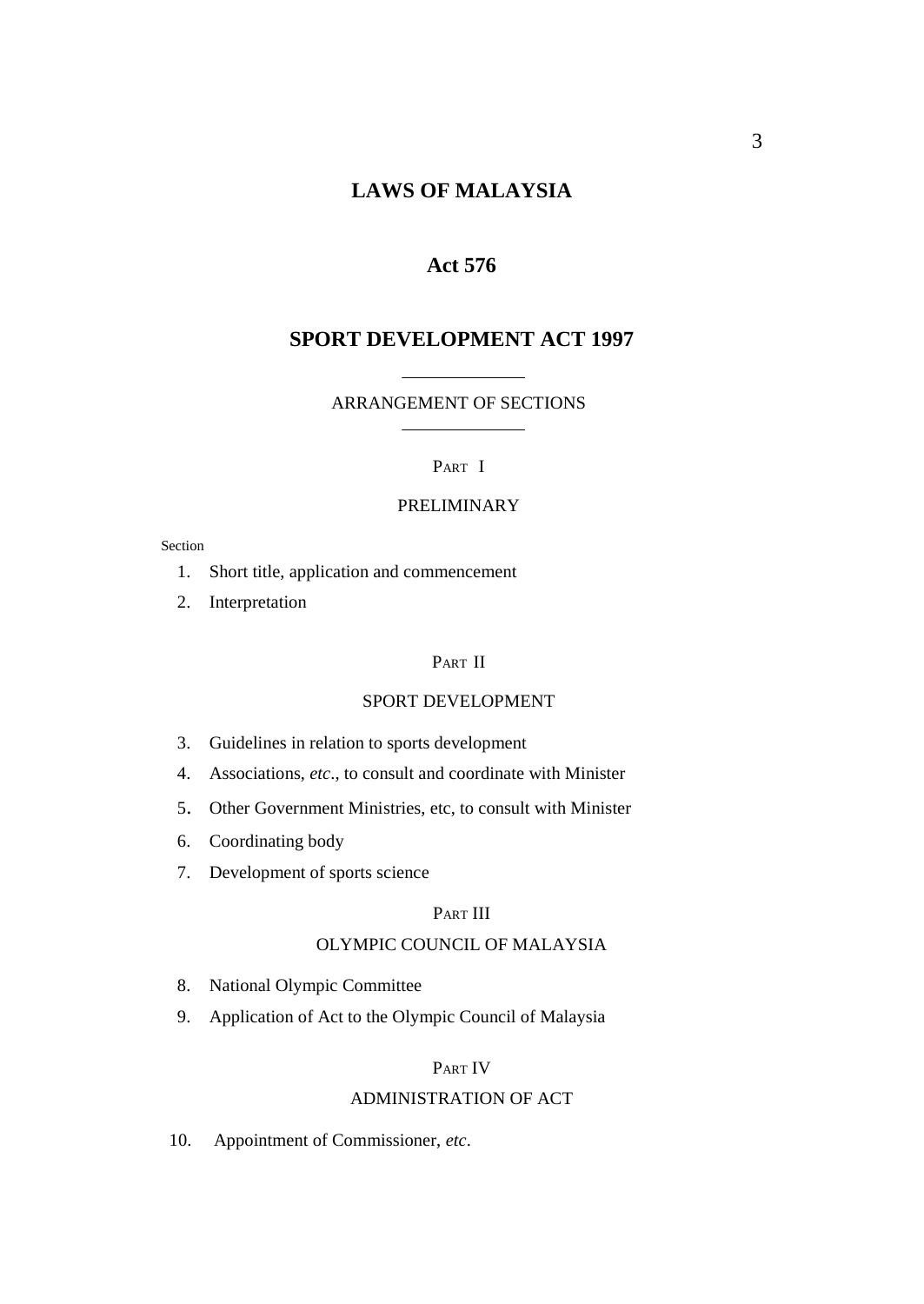#### Section

- 11. Power of Commissioner to register sports bodies
- 12. Power of Commissioner to require disclosure of information
- 13. Additional powers of Commissioner
- 14. Directions by the Minister

#### PART V

#### REGISTRATION AND SUPERVISION OF SPORTS BODIES

- 15. Application to be registered to carry out activities
- 16. Sports bodies registered under the Societies Act 1966
- 17. Registration of sports bodies
- 18. Certificate of registration
- 19. Grounds for refusal of registration
- 20. Revocation or suspension of registration by Commissioner
- 21. Appeals
- 22. Directions to continue functions of sports body
- 23. Internal procedure for resolution of dispute
- 24. Referral of dispute to Minister
- 25. Consequence of refusal of registration or revocation or suspension of registration
- 26. Regulations in respect of sports bodies

#### PART VI

#### SPORTS ADVISORY PANEL

- 27. Establishment of Sports Advisory Panel
- 28. Appointment of members of Sports Advisory Panel
- 29. Recommendation to the Minister
- 30. Power of Sports Advisory Panel to require disclosure of information
- 31. No action to lie against the Sports Advisory Panel
- 32. Regulations in respect of Sports Advisory Panel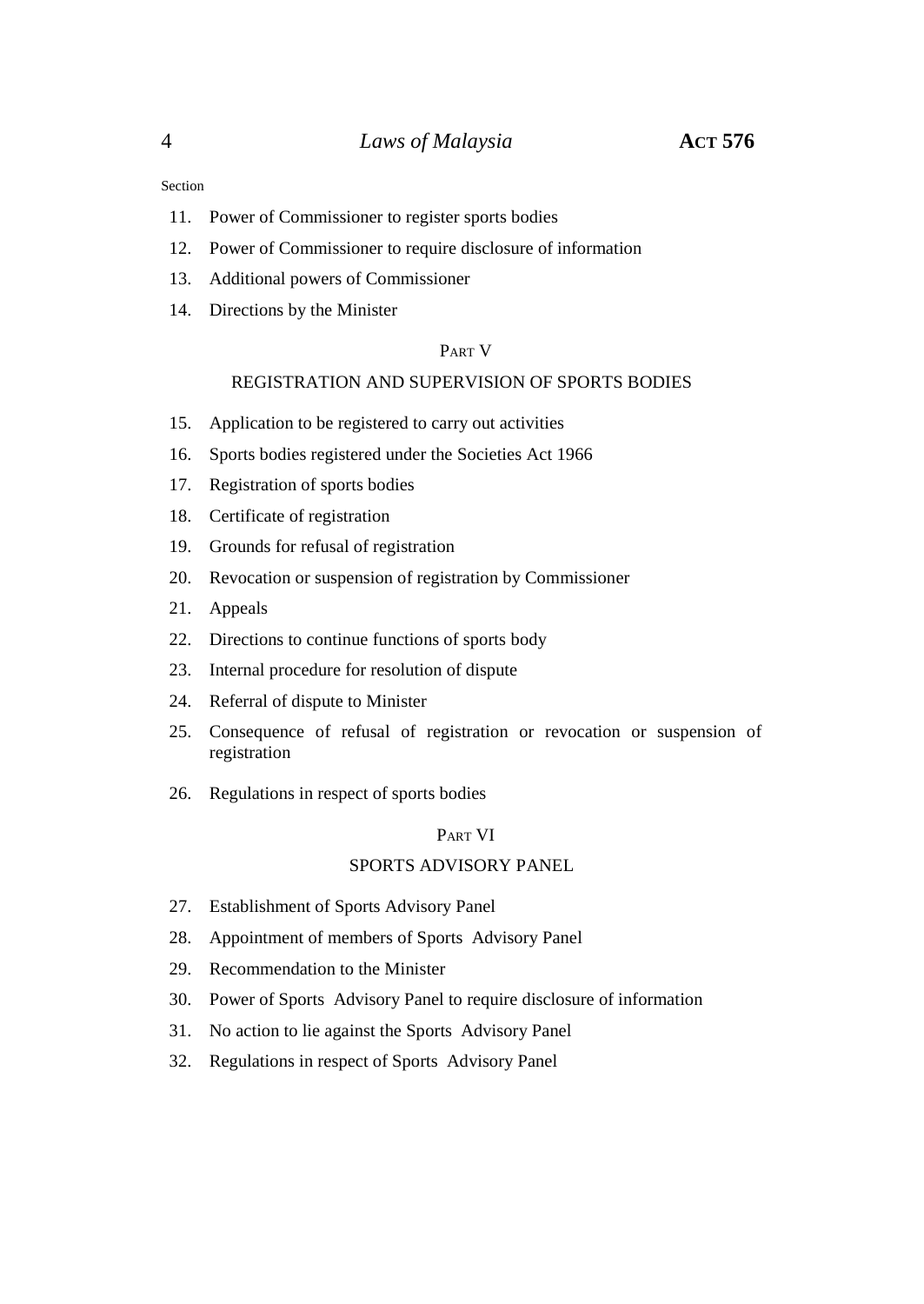## *Sport Development* 5

#### PART VII

#### **MISCELLANEOUS**

#### Section

- 33. Approval for hosting of international competition
- 34. Use of recognized international rules and guidelines for competitions
- 35. Minister's approval required for "Sukan Malaysia"
- 36. Company to apply for licence to operate
- 37. Amendment to Schedules
- 38. Regulations
- 39. General offence
- 40. Protection for appointed persons, member of committee, *etc*.
- 41. General powers of Minister
- 42. Transitional provisions
- 43. Prevention of anomalies

FIRST SCHEDULE

SECOND SCHEDULE

THIRD SCHEDULE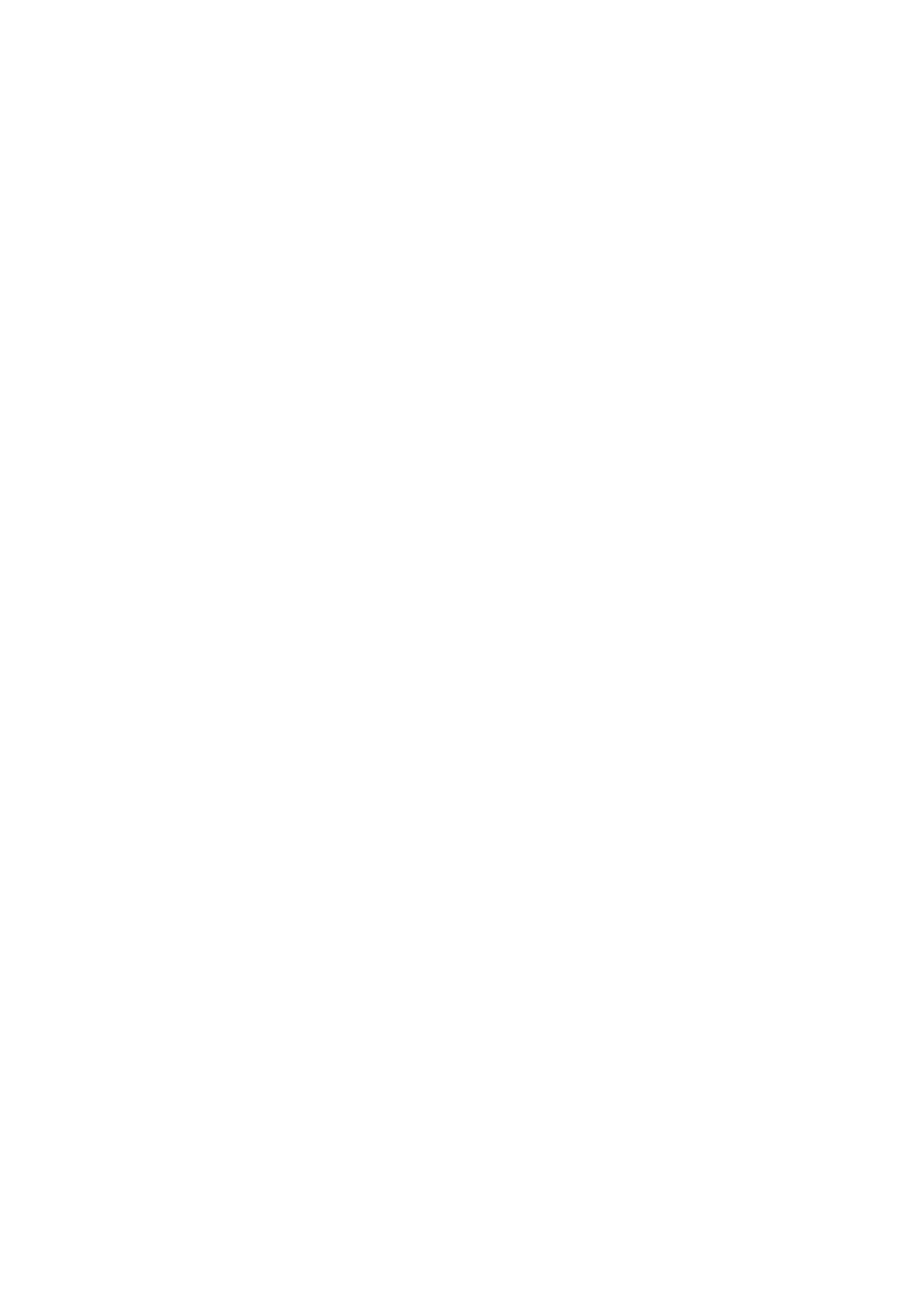#### **LAWS OF MALAYSIA**

#### **Act 576**

#### **SPORT DEVELOPMENT ACT 1997**

An Act to promote and facilitate the development and administration of sports in Malaysia and to provide for matters incidental thereto.

> [*1 January 1998, P.U.(B) 9/1998; Except Sabah, Sarawak and Federal Territory of Labuan*]

**BE IT ENACTED** by the Seri Baduka Baginda Yang di-Pertuan Agong with the advice and consent of Dewan Negara and Dewan Rakyat in Parliament assembled, and by the authority of the same, as follows:

## PART I

#### PRELIMINARY

#### **Short title, application and commencement**

**1.** (1) This Act may be cited as the Sports Development Act 1997 and shall apply throughout Malaysia.

(2) This Act shall come into force on such date or dates as the Minister may, by notification in the *Gazette*, appoint; and the Minister may appoint different dates for the coming into force of different dates for the coming into force of different provisions of this Act and for the application of this Act to different parts of Malaysia.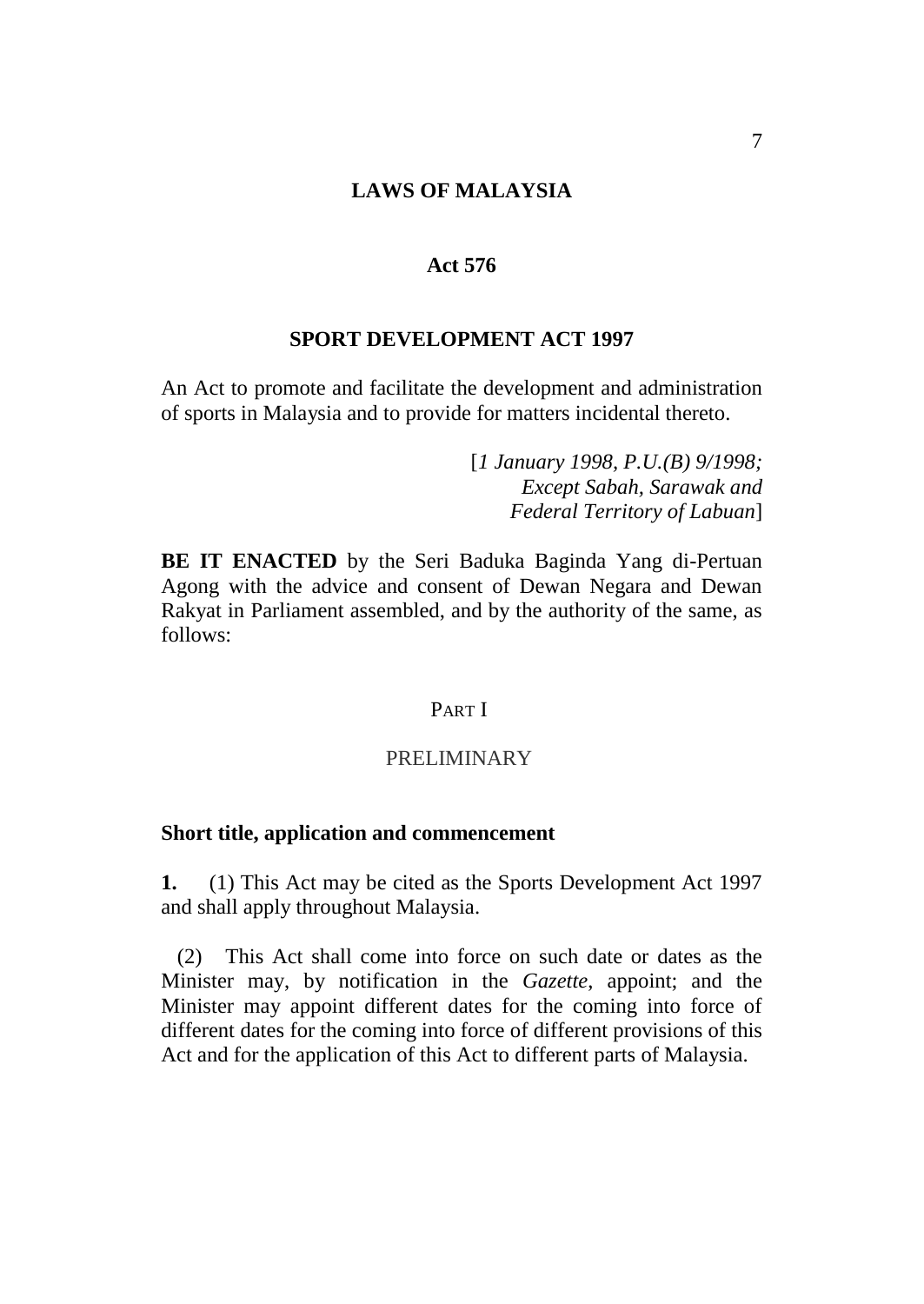#### **Interpretation**

**2.** In this Act, unless the context otherwise requires—

"certificate" means the certificate of registration issued under section 18;

"Commissioner" means the Commissioner of Sports appointed under section 10 and includes a Regional, Deputy or Assistant Commissioner of Sports;

"company" has the same meaning as is assigned to that expression in the Companies Act 1965 [*Act 125*] and includes a "corporation" as defined in that Act;

"licence" means the licence issued by the Commissioner under section 36;

"Minister" means the Minister charged with the responsibility for sports;

"National Sports Council" means the National Sports Council of Malaysia established under the National Sports Council of Malaysia Act 1971 [*Act 29*];

"office bearer" in relation to a sports body, includes—

- *(a)* a member of any subcommittee or other body established or formed by the governing body of a sports body, or by the governing body of a branch of such sports body;
- *(b)* any person who is responsible to any extent for the management of any of the affairs, or the conduct of any of the activities, of a sports body or of any branch of such sports body; and
- *(c)* any person who is appointed or authorized to represent, or act on behalf of, a sports body or any branch of such sports body, in any matter, other than a person who is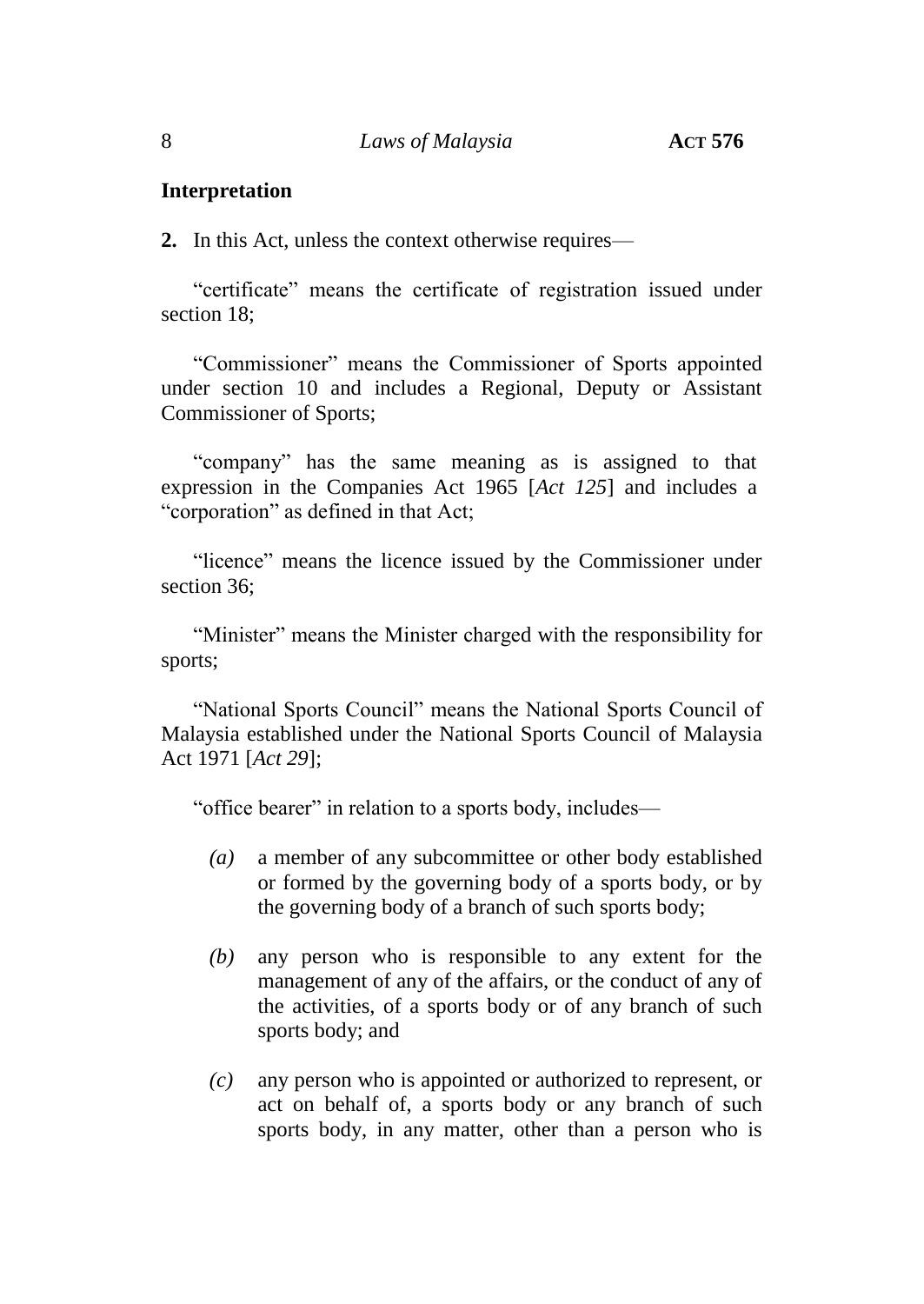engaged by the sports body to represent, or to act on behalf of, the sports body or any branch of such sports body in his professional capacity or by contractual arrangement;

"sport" means any of the activities listed in the First Schedule;

"sporting activity" in relation to a sport, includes—

- *(a)* the organization of competitions, seminars, clinics or courses for a sport;
- *(b)* the sending of participants to sporting competitions or events; and
- *(c)* any other activity ancillary or related to a sport;

"Sports Advisory Panel" means the panel established under section 27;

"sports body" means an association, club, society or company which acts as the governing or representative body of a sport in Malaysia whether at district, State or national level, whether or not such association, club, society or company is only an affiliate of another association, club, society or company;

"sportsperson" means the participant of a sport including an athlete;

"State" includes the Federal Territories of Malaysia.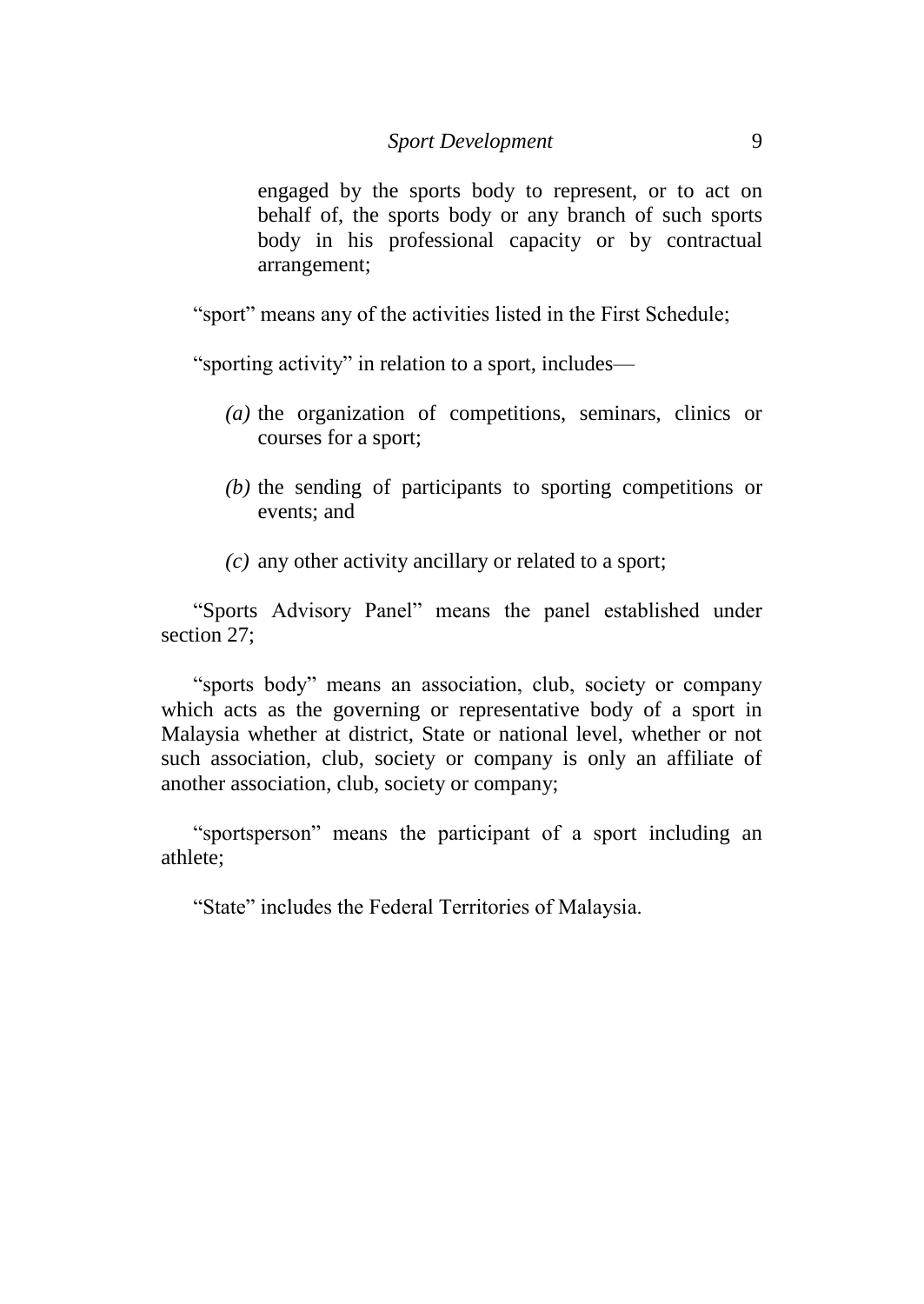## PART II

#### SPORTS DEVELOPMENT

#### **Guidelines in relation to sports development**

**3.** (1) Subject to subsection (2), the Minister shall be responsible for providing or issuing guidelines in relation to the development of sports including the long term development programme for sportsperson, coaches and sports administrators and officials at all levels.

(2) The Minister shall not provide or issue any guidelines under subsection (1) where there already exist international guidelines or rules on the same matter.

#### **Association,** *etc***., to consult and coordinate with Minister**

**4.** All association, agencies or bodies that are involved in sports shall consult and coordinate with the Minister in relation to any sports matter as may be prescribed by the Minister in the regulations.

## **Other Government Ministries,** *etc***., to consult with Minister**

**5.** (1) Subject to subsection (2), every Government Ministry or other governmental body at Federal, State or local level may carry out sporting activities relating to physical education or sports, including the development of leadership qualities in physical education and sports.

(2) The Minister may, by notification in writing, require a Government Ministry or governmental body referred to in subsection (1) to consult and coordinate with him in relation to the activities referred to in that subsection.

(3) In this section, "Ministry" does not include the Ministry of Youth and Sports.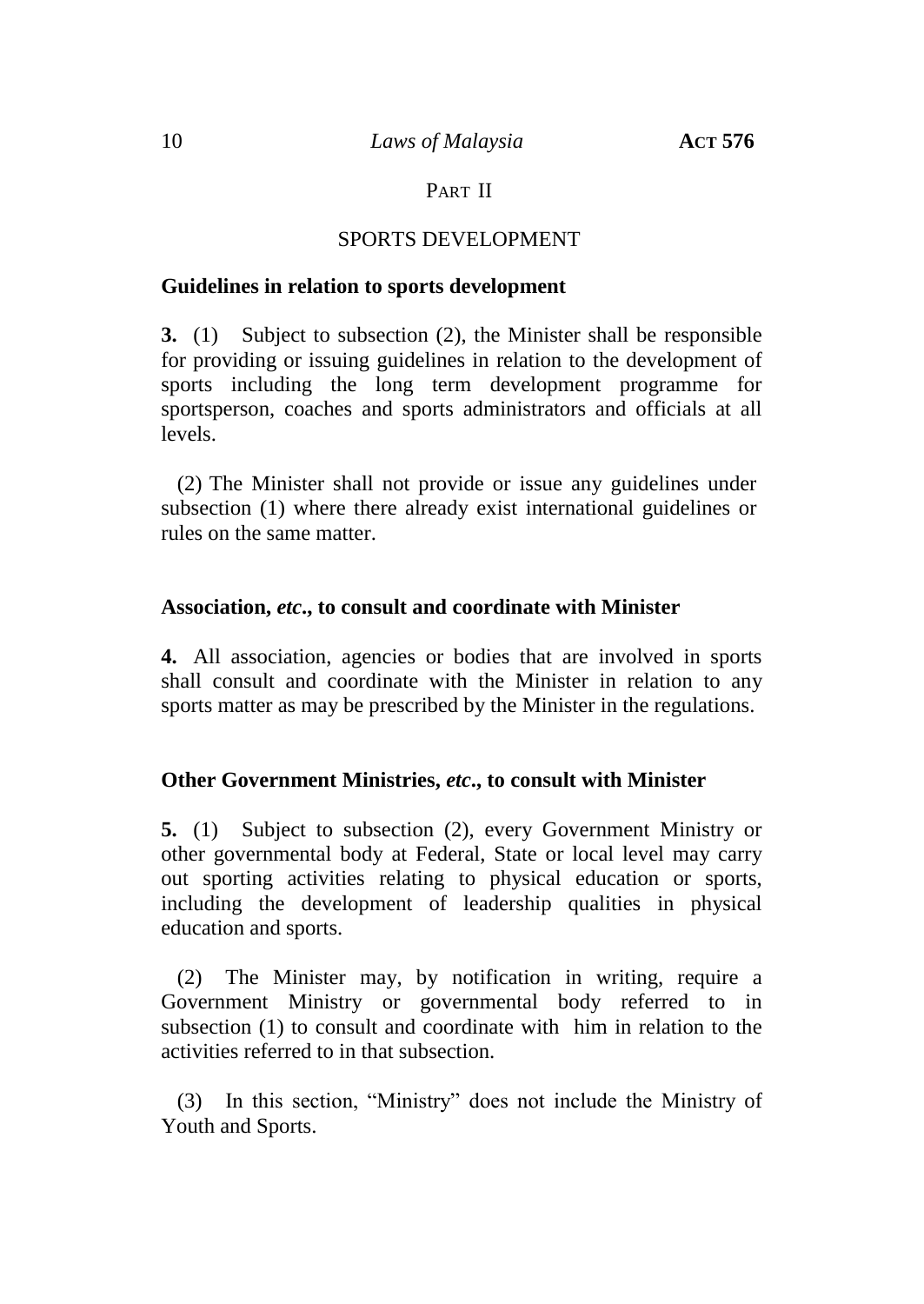#### **Coordinating body**

**6.** Pursuant to its role as provided for in the National Sports Council of Malaysia Act 1971, the National Sports Council shall be the overall coordinating body for all sports bodies to promote and develop sports in Malaysia.

#### **Development of sports science**

**7.** The Minister may, towards the development of sports, take all necessary action to encourage the development of sports science in higher educational institutions in Malaysia and for this purpose may render all assistance which he considers necessary.

# PART III

#### OLYMPIC COUNCIL OF MALAYSIA

#### **National Olympic Committee**

**8.** (1) The Olympic Council of Malaysia is recognized by the International Olympic Committee as the National Olympic Committee for Malaysia.

(2) The Olympic Council of Malaysia shall be responsible for ensuring that the participation of Malaysia in the Olympic Games, Asian Games, Commonwealth Games, South East Asian Games and other international athletics competitions as in accordance with the rules and regulations of the International Olympic Committee, the Olympic Council of Asia, the Commonwealth Games Federation, the South East Asian Games Federation and other international sports bodies to which the Olympic Council of Malaysia is affiliated.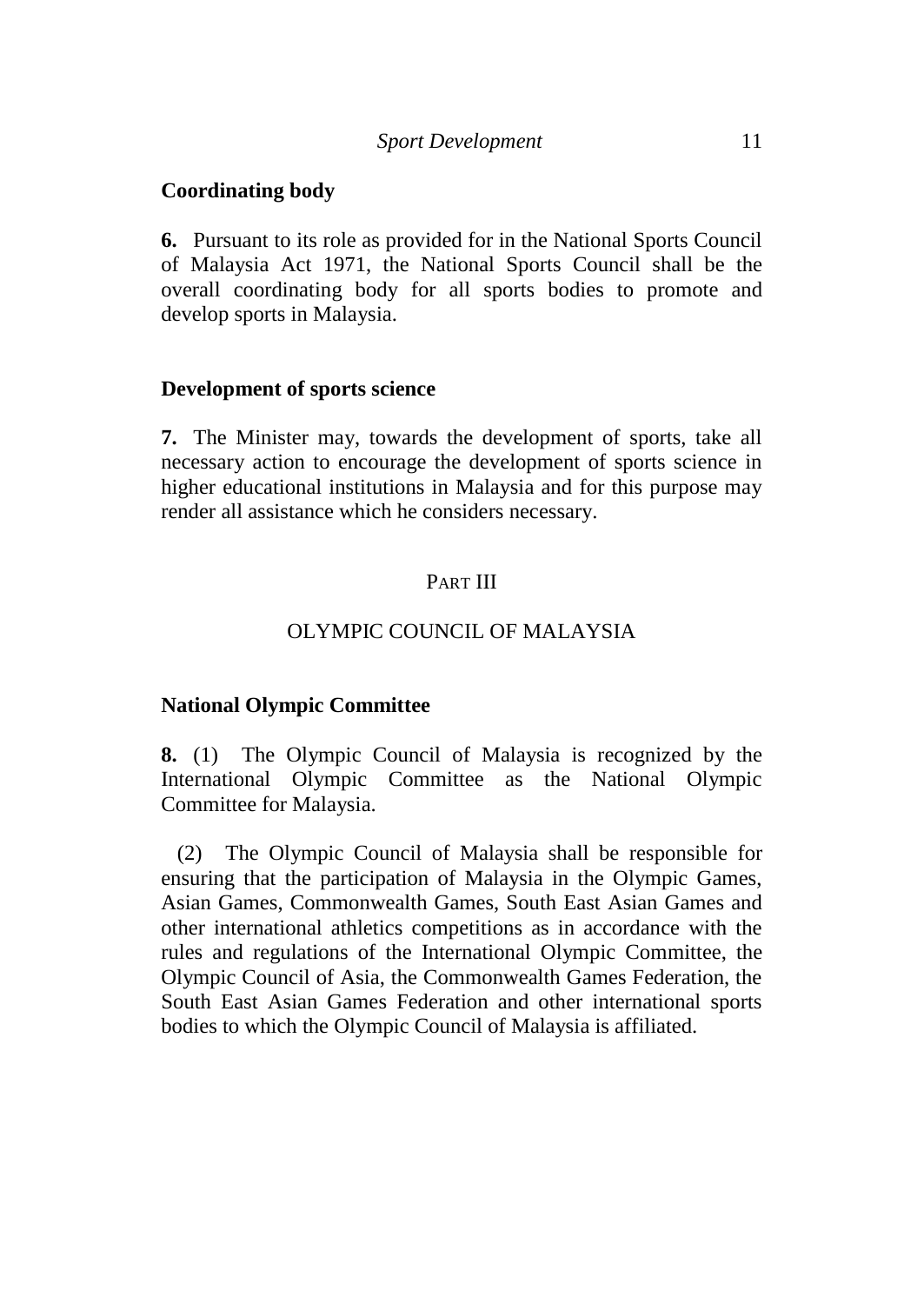## **Application of Act to the Olympic Council of Malaysia**

**9.** Subject to this Act, the provisions of this Act which are applicable to a sports body shall be equally applicable to the Olympic Council of Malaysia and references to a "sports body" in those provisions shall include a reference to the Olympic Council of Malaysia.

# PART IV

# ADMINISTRATION OF ACT

## **Appointment of Commissioner,** *etc***.**

**10.** The Minister may appoint a Commissioner of Sports and so many Regional Commissioners, Deputy Commissioners and Assistant Commissioners of Sports and other officers and servants as the Minister thinks necessary for the proper administration of this Act.

## **Power of Commissioner to register sports bodies**

- **11.** (1) The Commissioner shall have the following powers:
	- *(a)* to register or refuse to register—
		- (i) any association, club, society or company as a sports body;
		- (ii) any sports body registered under the Societies Act 1966 [*Act 335*];
	- *(b)* to impose such conditions as the thinks fit on the registration of a sports body; and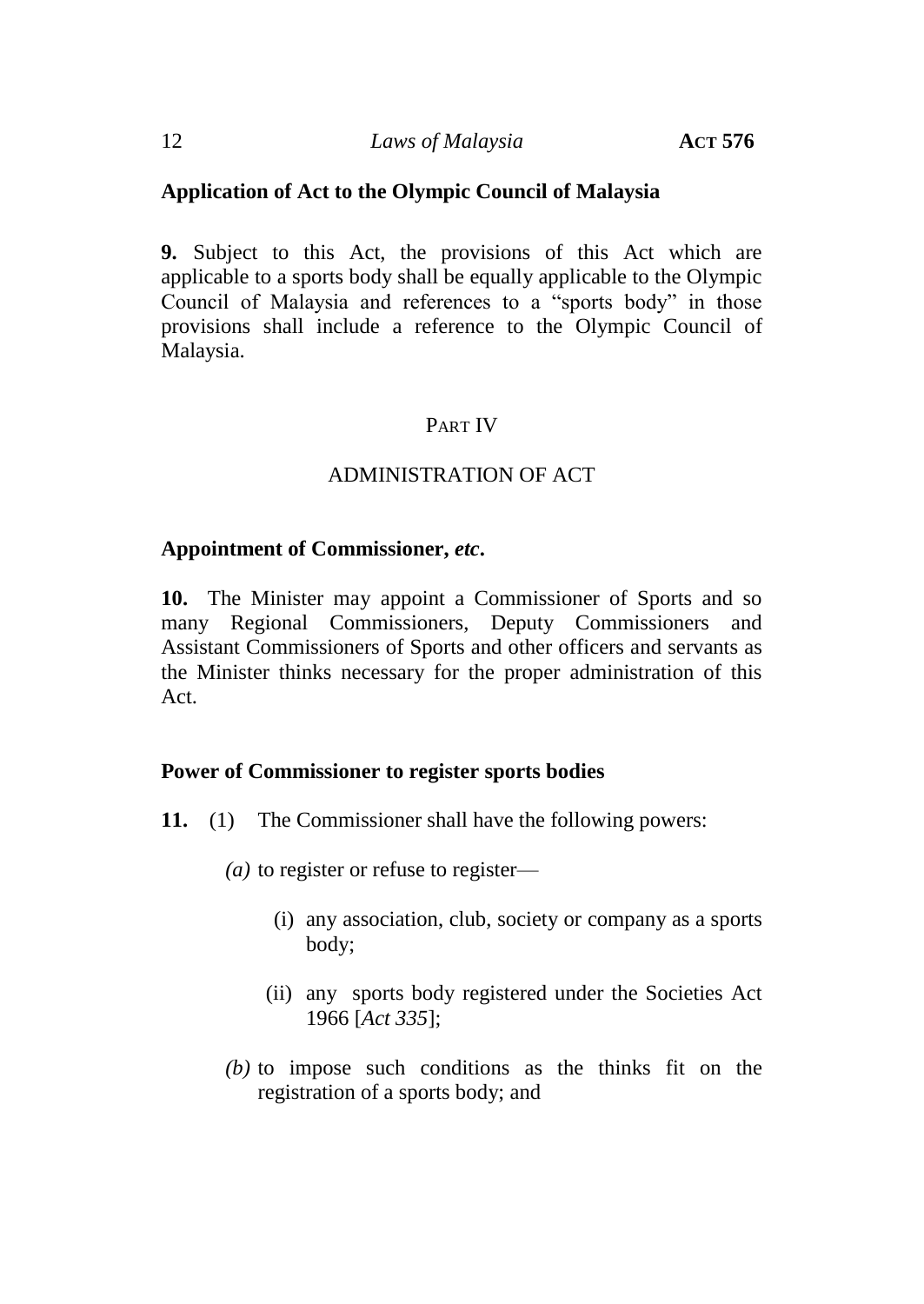*(c)* to revoke or suspend the registration of a sports body.

(2) The Commissioner may, in writing, delegate any of his powers under subsection (1) to any person or committee formed by the Commissioner for the purpose and may prescribe in writing such procedures and regulations as he deems necessary for the exercise of the powers so delegated.

## **Power of Commissioner to require disclosure of information**

**12.** (1) The Commissioner may direct any person to disclose to the Commissioner any information and produce any report and document within his knowledge or in his possession as may be deemed necessary for the purpose of exercising any of the powers and functions of the Commissioner under this Act and he may further direct the attendance before him of any person whom he considers necessary to enable him to carry out his powers and functions under this Act.

- (2) Any person who—
	- *(a)* fails to comply with the direction of the Commissioner under subsection (1);
	- *(b)* discloses any information which is known to him to be false; or
	- *(c)* produces a report or document which is known to him to be false,

shall be guilty of an offence and shall on conviction be liable to a fine not exceeding five thousand ringgit or to imprisonment for a term not exceeding six months or to both.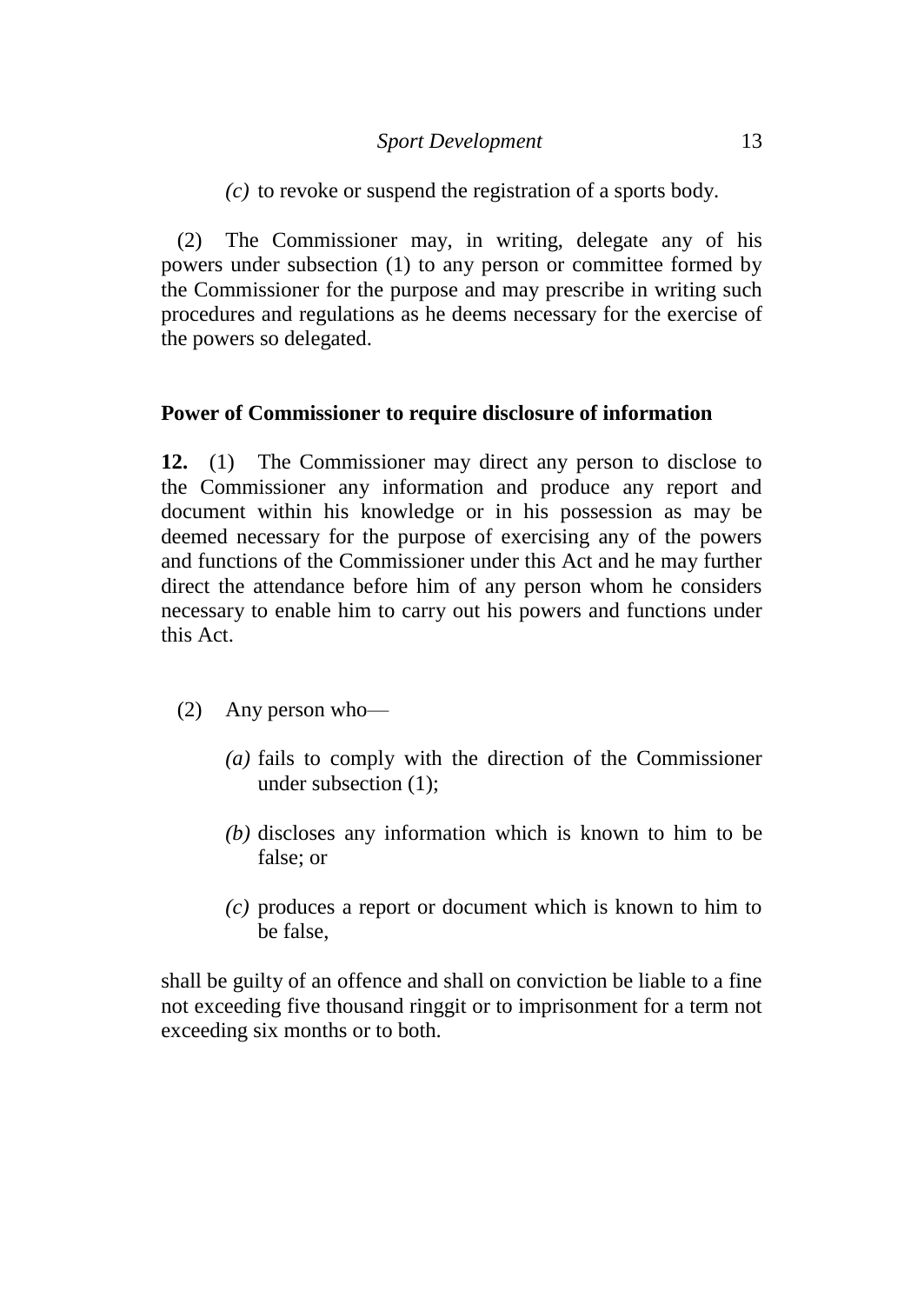## **Additional powers of Commissioner**

**13.** In addition to the powers, duties and functions conferred on the Commissioner by this Act and any regulations made thereunder, the Commissioner shall have and may exercise all such powers, discharge all such duties and perform all such functions as may be necessary for the purpose of giving effect and carrying out the provisions of this Act.

## **Directions by the Minister**

**14.** (1) The Minister may give to the Commissioner any direction not inconsistent with the provisions of this Act as to exercise and performance of his powers and functions in relation to any sports body and the Commissioner shall give effect to any such direction.

(2) The Commissioner shall furnish the Minister with such information in relation to any sports body as the Minister may require from time to time.

## PART V

## REGISTRATION AND SUPERVISION OF SPORTS BODIES

## **Application to be registered to carry out activities**

**15.** (1) Every sports body shall apply to the Commissioner to be registered under this Act to carry out any sporting activity.

(2) No sports body shall carry out any of the activities referred to in subsection 25 (1) until and unless it has been registered under this Act.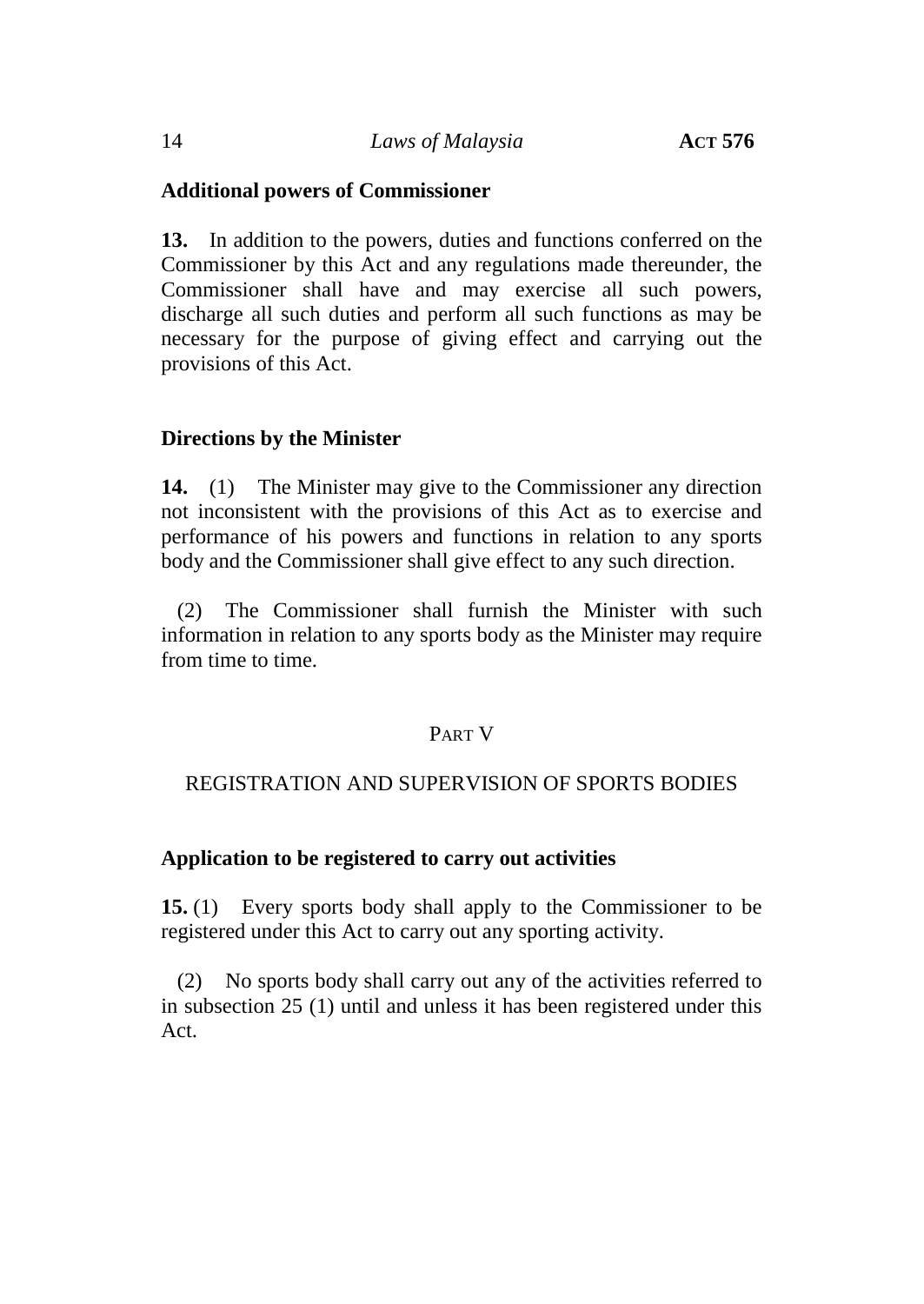## **Sports bodies registered under the Societies Act 1966**

**16.** Any sports body registered under the Societies Act 1966 shall, on the date of coming into force of this Act cease to be registered under the Societies Act 1966 and shall, within five months thereof, apply to the Commissioner to be registered under this Act to carry out any sporting activity; and such sports body shall continue to operate as a sports body until notified otherwise by the Commissioner.

## **Registration of sports bodies**

**17.** Upon an application by a sports body referred to in section 15 and 16, the Commissioner may—

- *(a)* register the sports body upon receipt of such fees as may be prescribed by the regulations; or
- *(b)* refuse to register such sports body.

## **Certificate of registration**

**18.** (1) The Commissioner, on registering a sports body under section 17—

- *(a)* shall issue a certificate of registration in the prescribed form to the sports body; and
- *(b)* may impose such conditions as he deems fit on the sports body.

(2) A certificate of registration, unless proved to have been subsequently revoked, shall be conclusive evidence for all purposes that the sports body has been duly registered by the Commissioner under this Act.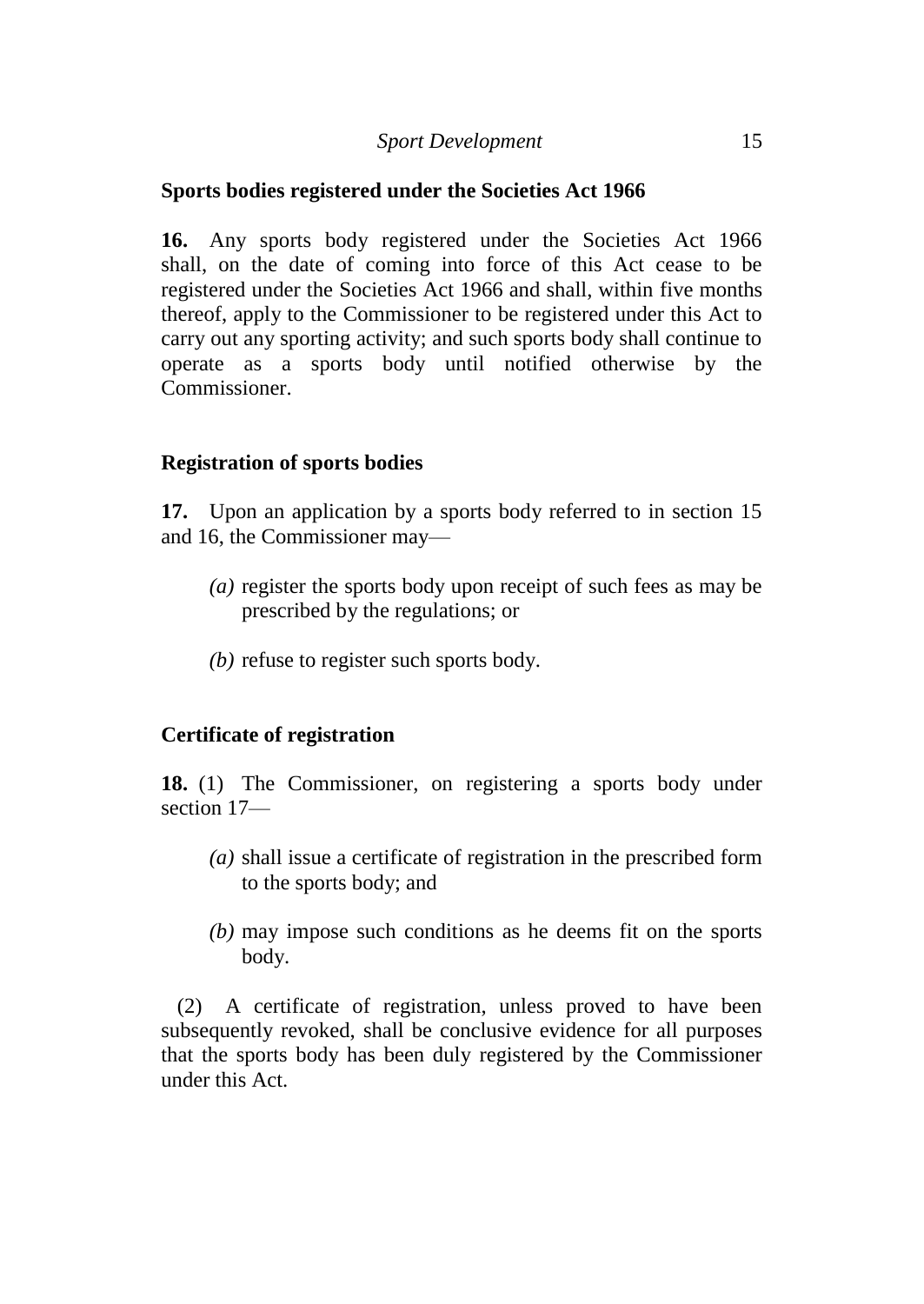#### **Grounds for refusal of registration**

**19.** (1) The Commissioner may refuse to issue a certificate of registration to a sports body unless—

- *(a)* he is satisfied that such sports body is a non-political organization for the promotion and development of a sport in Malaysia; or
- *(b)* subject to subsection (2), the constitution or rules of such sports body, with the exception of the Olympic Council of Malaysia, contain provisions for all matters set out in the Second Schedule or Third Schedule, whichever is applicable, or such other matters, which the Commissioner may reasonably require.

(2) Where the matters set out in the Second Schedule or Third Schedule, whichever is applicable, are not incorporated in the constitution or rules of a sports body previously registered under the Societies Act 1966, these matters shall be deemed for the purpose of paragraph (1)*(b)* to have been incorporated in the constitution or rules of such sports body; but such sports body shall, not later than six months after its registration, amend its constitution or rules so as to provide for all the matters set out in the Second Schedule or Third Schedule, whichever is applicable.

#### **Revocation or suspension of registration by Commissioner**

**20.** (1) The Commissioner may revoke or suspend the registration of a sports body if the Commissioner is satisfied that such sports body—

- *(a)* has been registered as a result of a fraud or a mistake or misrepresentation in any material particular;
- *(b)* has failed to comply with any of the conditions imposed by the Commissioner under section 18;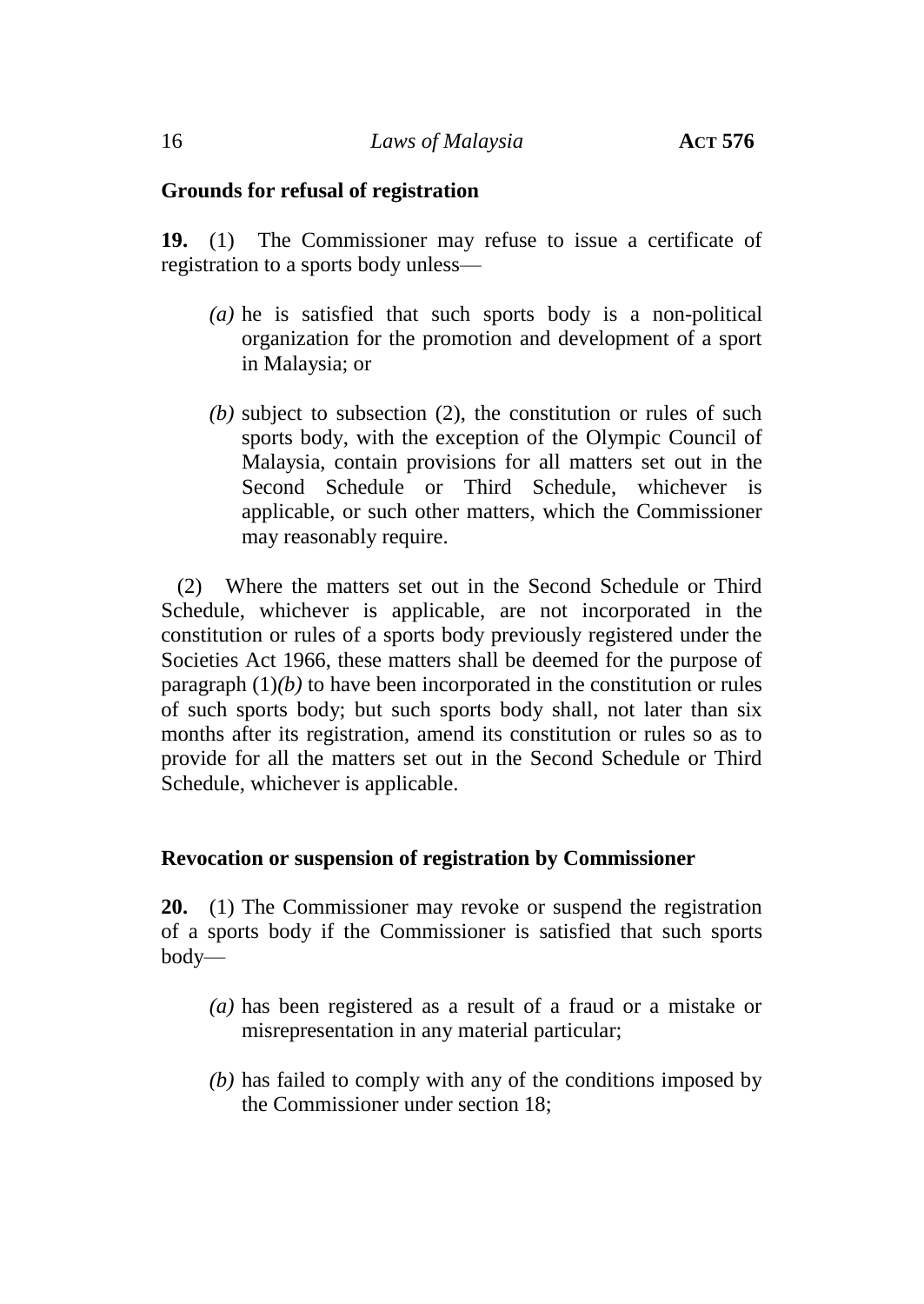- *(c)* has contravened any provision of this Act or any regulations made thereunder;
- *(d)* is inactive or is no longer a fit and proper entity to be registered to represent its sport in any State or in Malaysia;
- *(e)* is hindering the development of the particular sport and it is in the public interest to revoke or suspend its registration;
- *(f)* has failed or neglected to remedy any malpractice, misconduct or irregularity on the part of its office bearer or its members within the period specified in the written notice given by the Commissioner; or
- *(g)* is inactive, unco-operative or obstructive in the implementation of the regulations, policies or guidelines made under or pursuant to the powers under this Act.

(2) Before revoking or suspending the registration of a sports body under subsection (1), the Commissioner shall give the sports body an opportunity to submit reasons, if any, against the proposed revocation or suspension.

## **Appeals**

**21.** (1) Any sports body aggrieved by a decision of the Commissioner—

- *(a)* in refusing to register such sports body;
- *(b)* in imposing conditions on the registration of such sports body; or
- *(c)* in revoking or suspending the registration of such sports body,

may, within thirty days from the date of the notification of the decision of the Commissioner, appeal to the Minister whose decision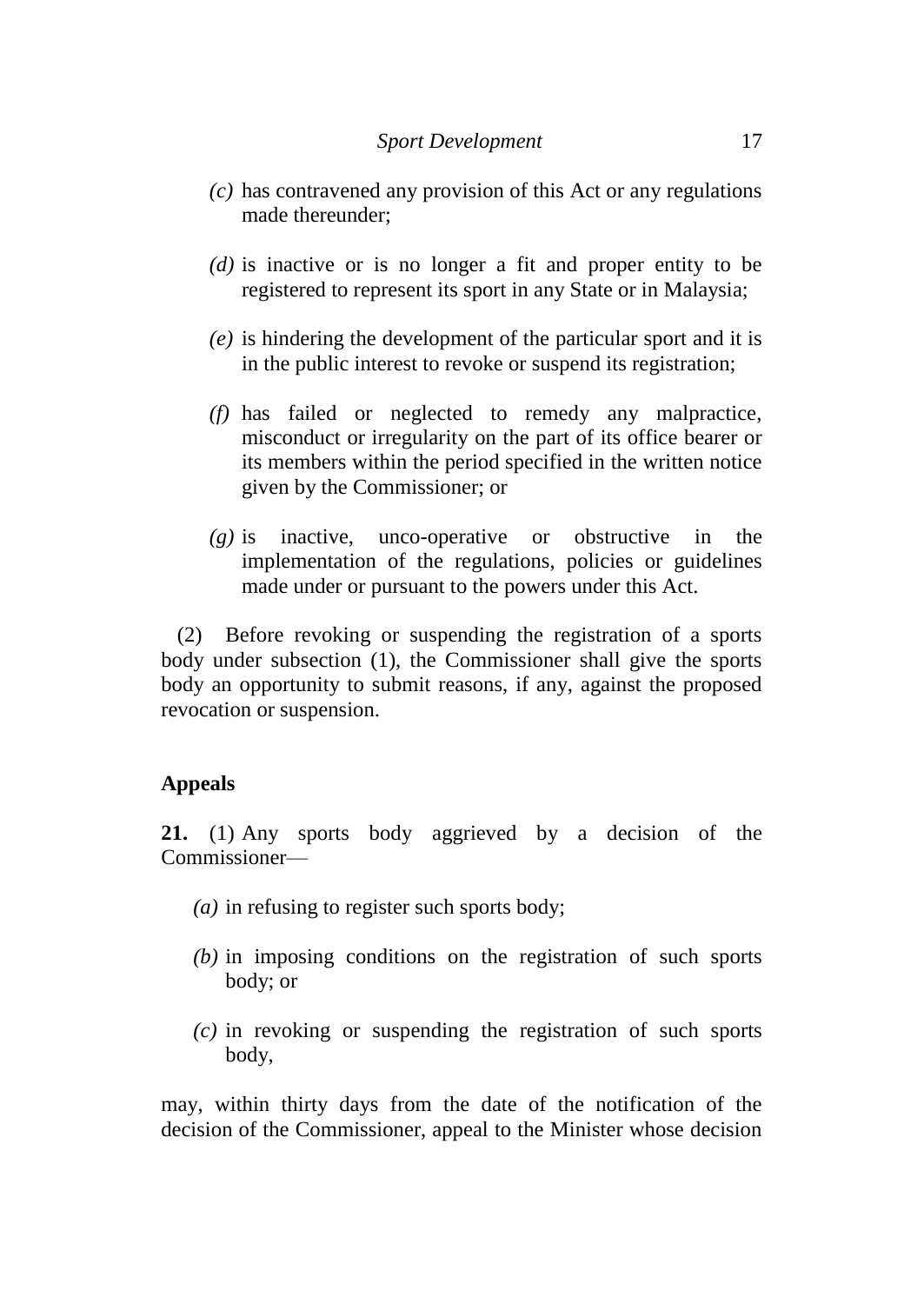thereon shall be final.

(2) Before making any decision under subsection (1), the Minister may refer the matter to the Sports Advisory Panel.

# **Directions to continue functions of sports body**

**22.** The Minister may, pending his decision on an appeal under subsection 21(1), give any direction so as to enable such sports body to continue its function and may appoint an *ad hoc* committee to manage the affairs of such sports body for a period not exceeding twelve months.

# **Internal procedure for resolution of dispute**

**23.** Every sports body shall resolve any dispute arising amongst its members or with its committee or governing body in accordance with the internal procedures prescribed in the regulations.

# **Referral of dispute to Minister**

**24.** (1) Where a dispute cannot be resolved under the internal procedures referred to in subsection 23, any aggrieved member or the sports body itself may refer the dispute to the Minister for resolution.

(2) The Minister may, upon the advice of the Commissioner and at any time he deems it necessary and expedient, require any sports body to refer any dispute to him for resolution notwithstanding that the dispute has not been referred to him under subsection (1).

(3) The decision of the Minister under this section shall be final; but the Minister may seek the opinion of the Sports Advisory Panel or any other committee established by the Minister for that purpose before making his decision.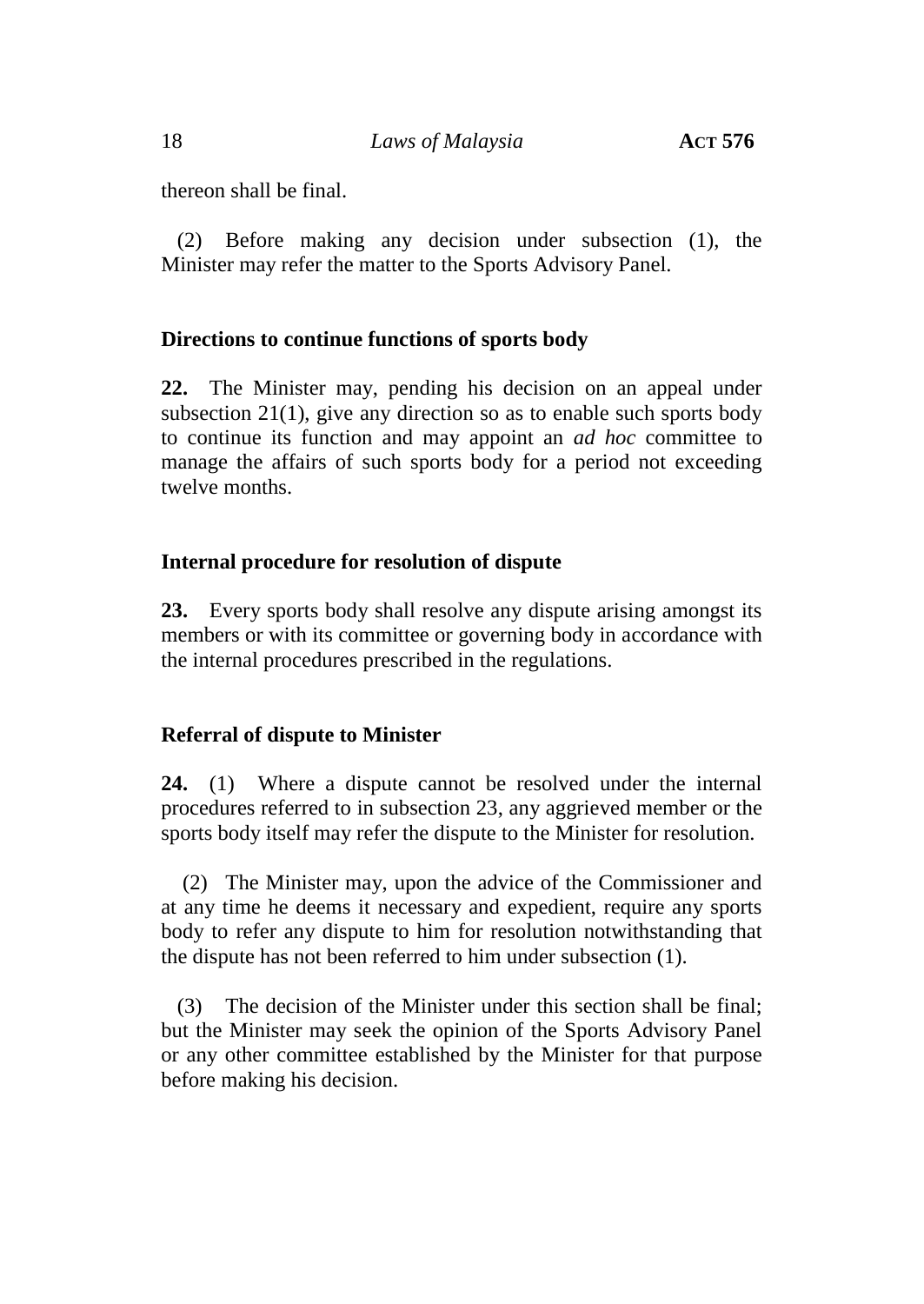## **Consequences of refusal of registration or revocation or suspension of registration**

**25.** (1) Upon the refusal of the Commissioner to register any sports body under section 17 or upon revocation or suspension of the registration of any sports body under this Act, the following provisions shall apply:

- *(a)* such sports body shall not organize, conduct, sanction or participate in any activity, including ongoing competitions, events or forum for any sports, whether within or outside Malaysia;
- *(b)* such sports body shall not receive or continue to receive funding from the Government, the National Sports Council or any statutory body;
- *(c)* such sports body shall not be a member of any body or organization acting as or purporting to act as the governing body of any sport in Malaysia or represent or purport to represent the participants of any sport in Malaysia;
- *(d)* such sports body shall not use the phrase "of Malaysia" for any of its activities, or any other form of letters or marking manifesting that its activities are conducted for, in the name of or on behalf of, Malaysia or any part of Malaysia; and
- *(e)* such sports body shall not organize, participate in or send participants to any sports competitions or event manifesting that such undertaking by it is for, in the name of or on behalf of, Malaysia or any part of Malaysia, within or outside Malaysia.

(2) Any office bearer who contravenes subsection (1) shall be guilty of an offence and shall on conviction be liable to a fine not exceeding five thousand ringgit and in the case of a continuing offence, to a fine not exceeding five hundred ringgit per day for each day during which the offence continues.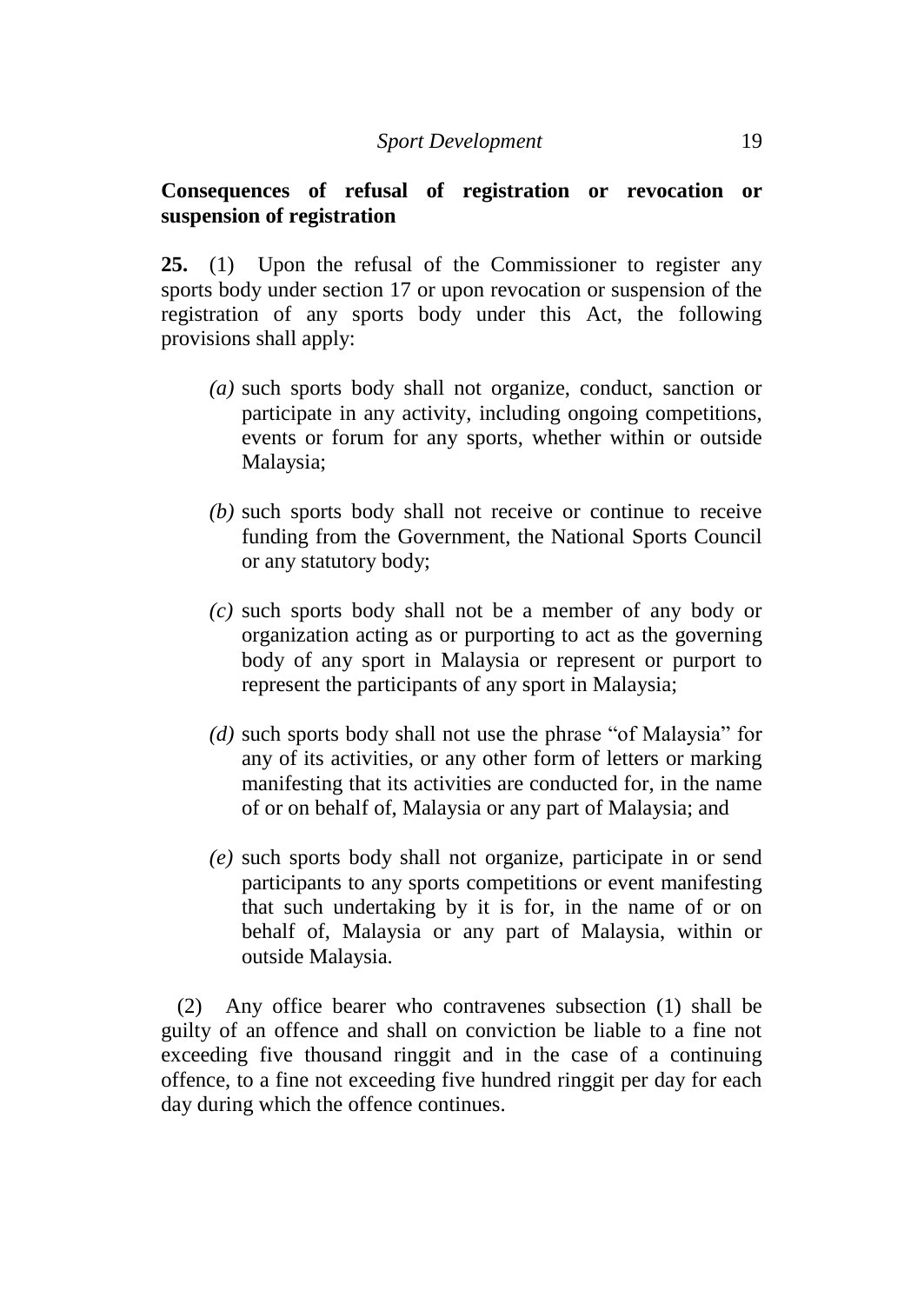(3) The Commissioner may, in writing, suspend the operation of subsection (1) in relation to any sports body to such extent and for such period as he thinks fit.

## **Regulations in respect of sports bodies**

**26.** The Minister may make such regulations as may be necessary in respect of sports bodies and in particular and without prejudice to the generality of the forgoing, the Minister may make regulations prescribing—

- *(a)* the procedure for the application for registration and registration of sports bodies and the fees to be charged for such registration;
- *(b)* the duties, powers and functions of sports bodies;
- *(c)* the procedure for appeals by sports bodies and the fees to be charged therefor;
- *(d)* the procedure for the appointment of coaches, referees, umpires and judges by sports bodies;
- *(e)* all matters relating to the dissolution of sports bodies and the revocation of registration of sports bodies; and
- *(f)* the disqualification of office bearers of sports bodies in certain circumstances.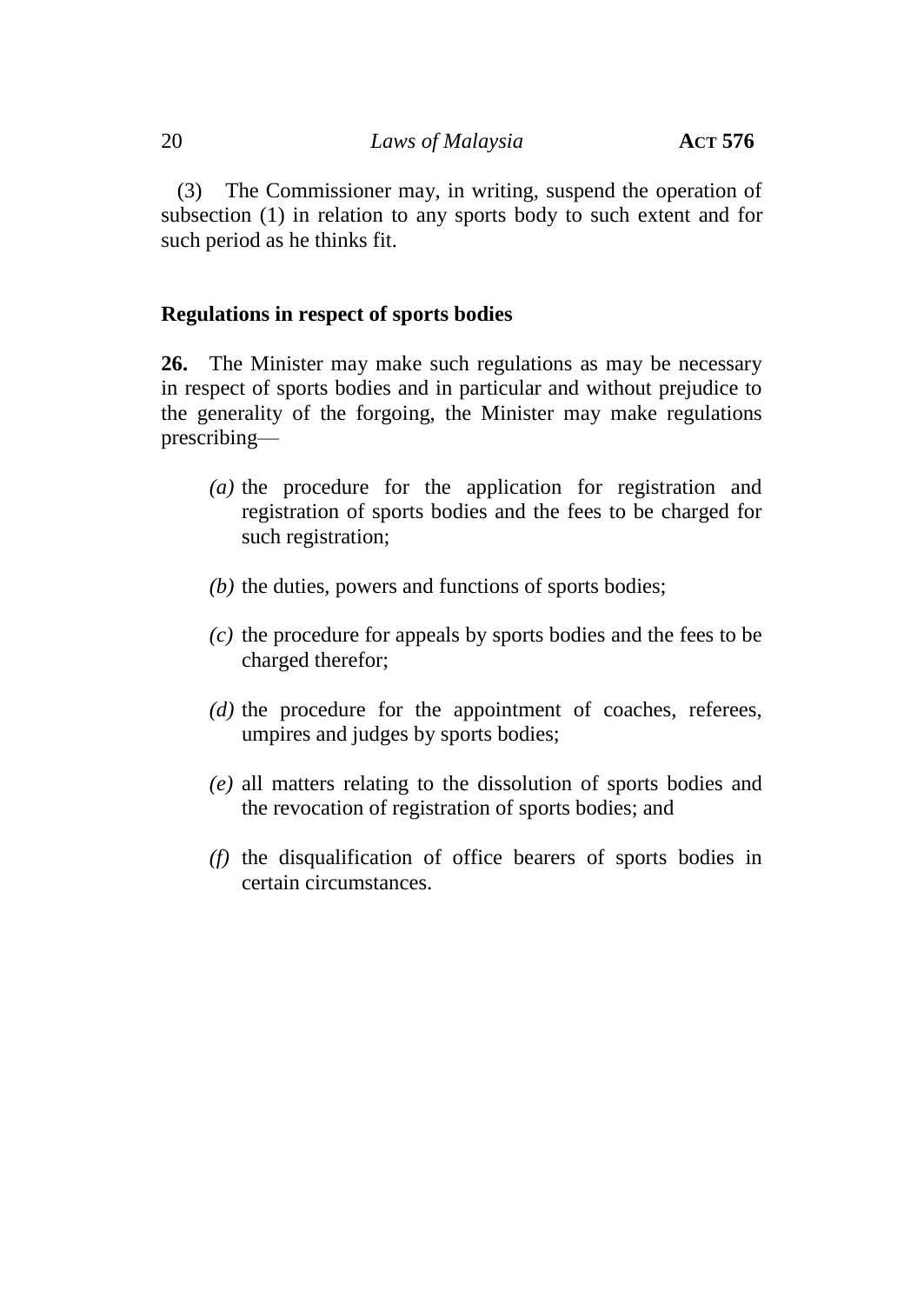## PART VI

# SPORTS ADVISORY PANEL

## **Establishment of Sports Advisory Panel**

**27.** There shall be established a panel to be known as the "Sports Advisory Panel" to advise the Minister on all matters referred to it by the Minister and to carry out such functions as may be prescribed to it by the Minister under this Act.

## **Appointment of members of Sports Advisory Panel**

**28.** (1) The Sports Advisory Panel shall consist of the following members to be appointed by the Minister:

- *(a)* a Chairman; and
- *(b)* not more than eight other members, two of whom shall be from candidates nominated by the Olympic Council of Malaysia.

(2) The Chairman and members of the Sports Advisory Panel shall hold office for a period not exceeding two years and shall be eligible for reappointment.

(3) The Minister shall determine the remuneration and other terms and conditions of the Chairman and members of the Sports Advisory Panel.

(4) The Minister may declare the office of the Chairman or any member of the Sports Advisory Panel vacant on the ground that he has been found to be unfit to continue in office or unable to perform duties of his office.

(5) The Chairman or any member of the Sports Advisory Panel may at any time resign from office by giving notice in writing to the Minister.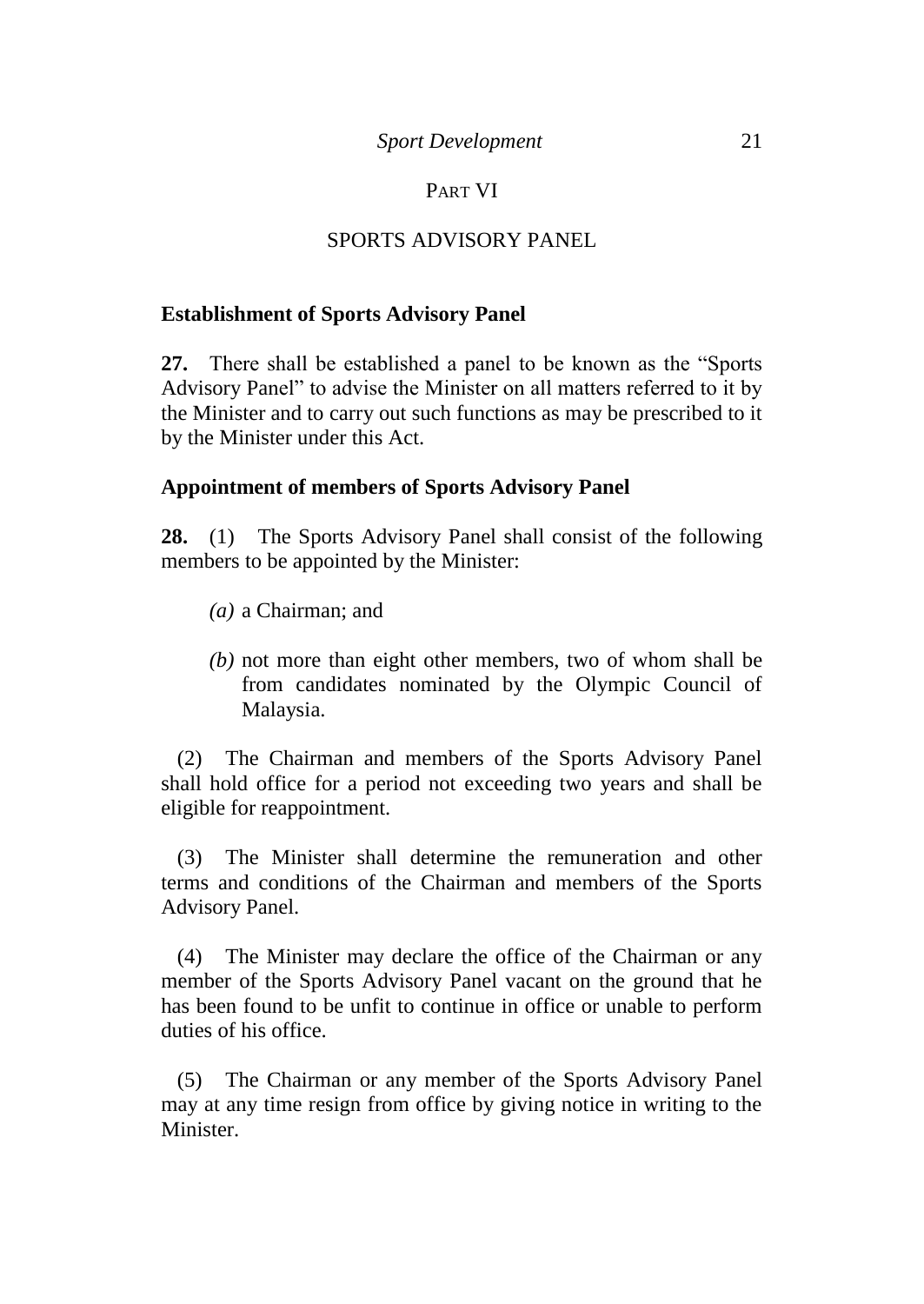(6) At any proceedings of the Sports Advisory Panel the quorum shall comprise five members, including the Chairman, and in the absence of the Chairman, any member present at the proceedings may be elected as Chairman by the other members present.

# **Recommendation to the Minister**

**29.** The Sports Advisory Panel, after holding such inquiry as it thinks necessary, shall make such recommendations to the Minister in relation to any matter referred to it by the Minister under this Act.

# **Power of Sports Advisory Panel to require disclosure of information**

**30.** (1) The Sports Advisory Panel may direct any person to disclose to the Panel any information and produce any report and document within his knowledge or in his possession as may be deemed necessary for the purpose of exercising any of its powers and functions under this Act and may further direct the attendance before the Panel of any person whom the Panel considers necessary to enable it to carry out its duties and functions under this Act.

- (2) Any person who—
	- *(a)* fails to comply with the direction of the Sports Advisory Panel under subsection (1);
	- *(b)* discloses any information which is known to him to be false; or
	- *(c)* produces a report or document which is known to him to be false,

shall be guilty of an offence and shall on conviction be liable to a fine not exceeding five thousand ringgit or to imprisonment for a term not exceeding six months or to both.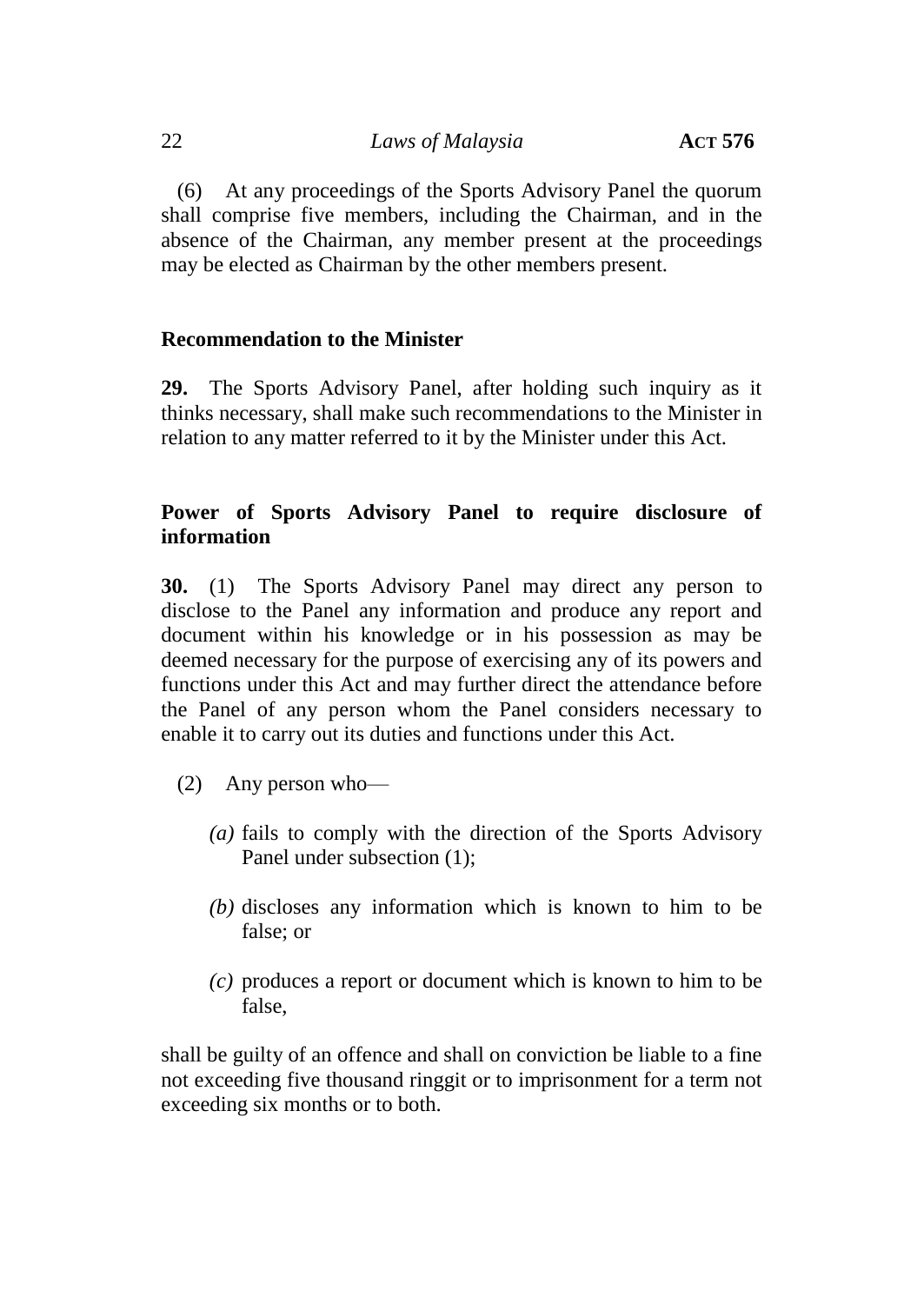## **No action to lie against the Sports Advisory Panel**

**31.** No action or other legal proceedings shall lie against any member of the Sports Advisory Panel for anything done or omitted to be done in good faith in connection with the exercise of the duties and functions of the Sports Advisory Panel under this Act.

## **Regulations in respect of Sports Advisory Panel**

**32.** The Minister may make such regulations as may be necessary in respect of the Sports Advisory Panel and in particular and without prejudice to the generality of the foregoing, the Minister may make regulations—

- *(a)* prescribing the procedures to be adopted by the Sports Advisory Panel in dealing with any matter referred to it under this Act and the records to be kept by it;
- *(b)* prescribing the manner in which the Sports Advisory Panel shall be convened and the place where the Sports Advisory Panel shall hold its sittings;
- *(c)* generally for the better carrying out of the duties and functions of the Sports Advisory Panel under this Act.

# PART VII

## **MISCELLANEOUS**

## **Approval for hosting of international competition**

**33.** No person shall bid to host any international sports competition or event in Malaysia without the prior approval in writing of the Minister whose decision thereon shall be final.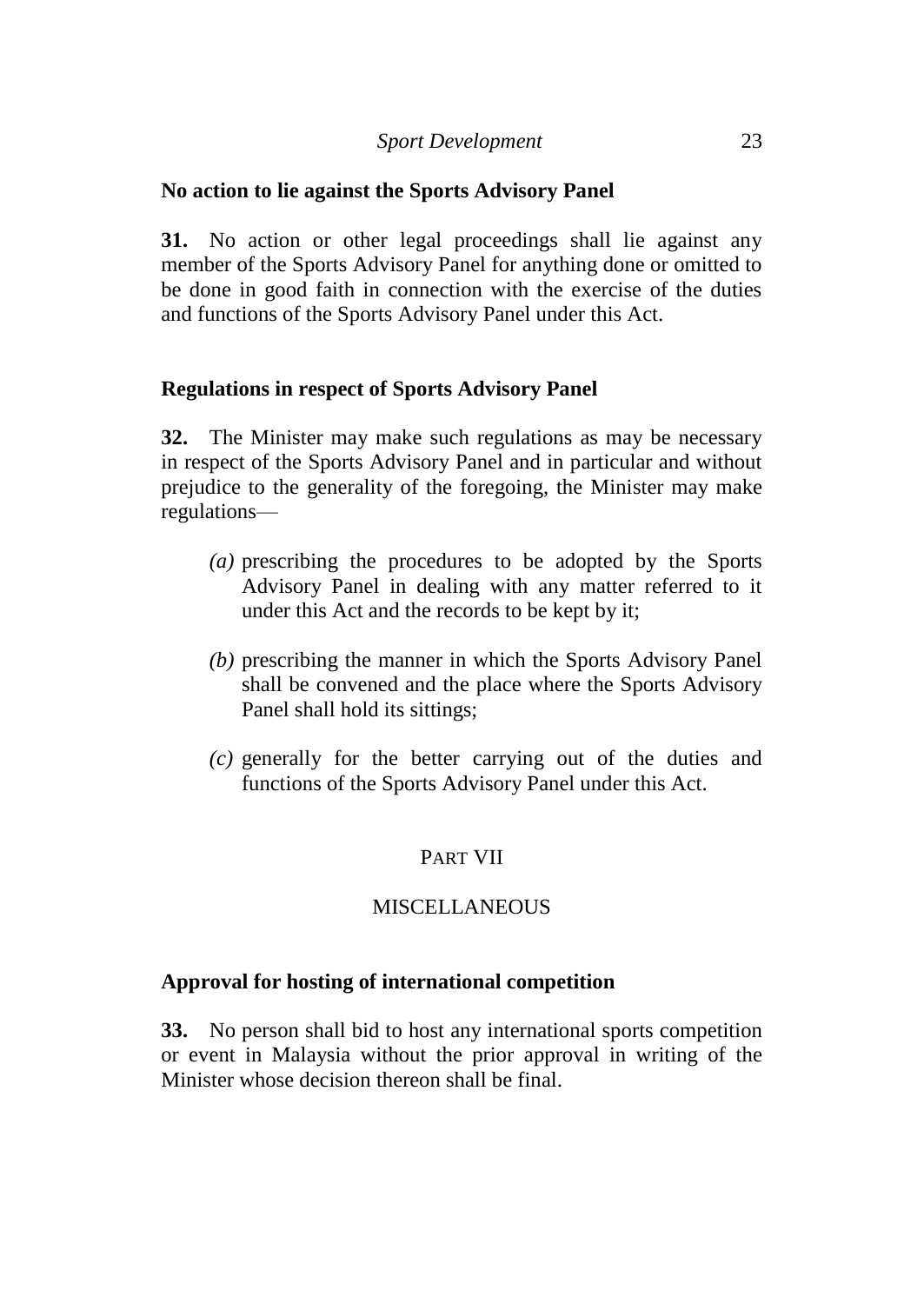# **Use of recognized international rules and guidelines for competitions**

**34.** A sports body shall ensure that all sports competitions or events authorized, conducted or participated in by it as well as those held under its auspices, are in accordance with the recognized rules and guidelines of all international governing and regulatory bodies for its sport in all matters, including the standard and qualifications of all participants and officials as well as the health and safety measures for the participants, officials and spectators thereat.

## **Minister's approval required for "Sukan Malaysia"**

**35.** A person shall not, without the prior approval in writing of the Minister, organize or conduct competition or event involving any sport by using the name "Sukan Malaysia" or any derivative or variation of such name.

## **Company to apply for licence to operate**

**36.** (1) A company shall not involve itself in any sporting activity or in any other activity related to sports, as may be prescribed by the Minister in the regulations, unless it is licensed to do so by the Commissioner.

(2) The licence referred to in subsection (1) may be subject to a fee and such conditions as the Commissioner deems fit to impose.

(3) The Commissioner may, on being satisfied that there are reasonable grounds for doing so, revoke the licence issued to a company under this section after giving that company an opportunity to make representations to him.

## **Amendment of Schedules**

**37.** The Minister may, by order, add to, delete or otherwise amend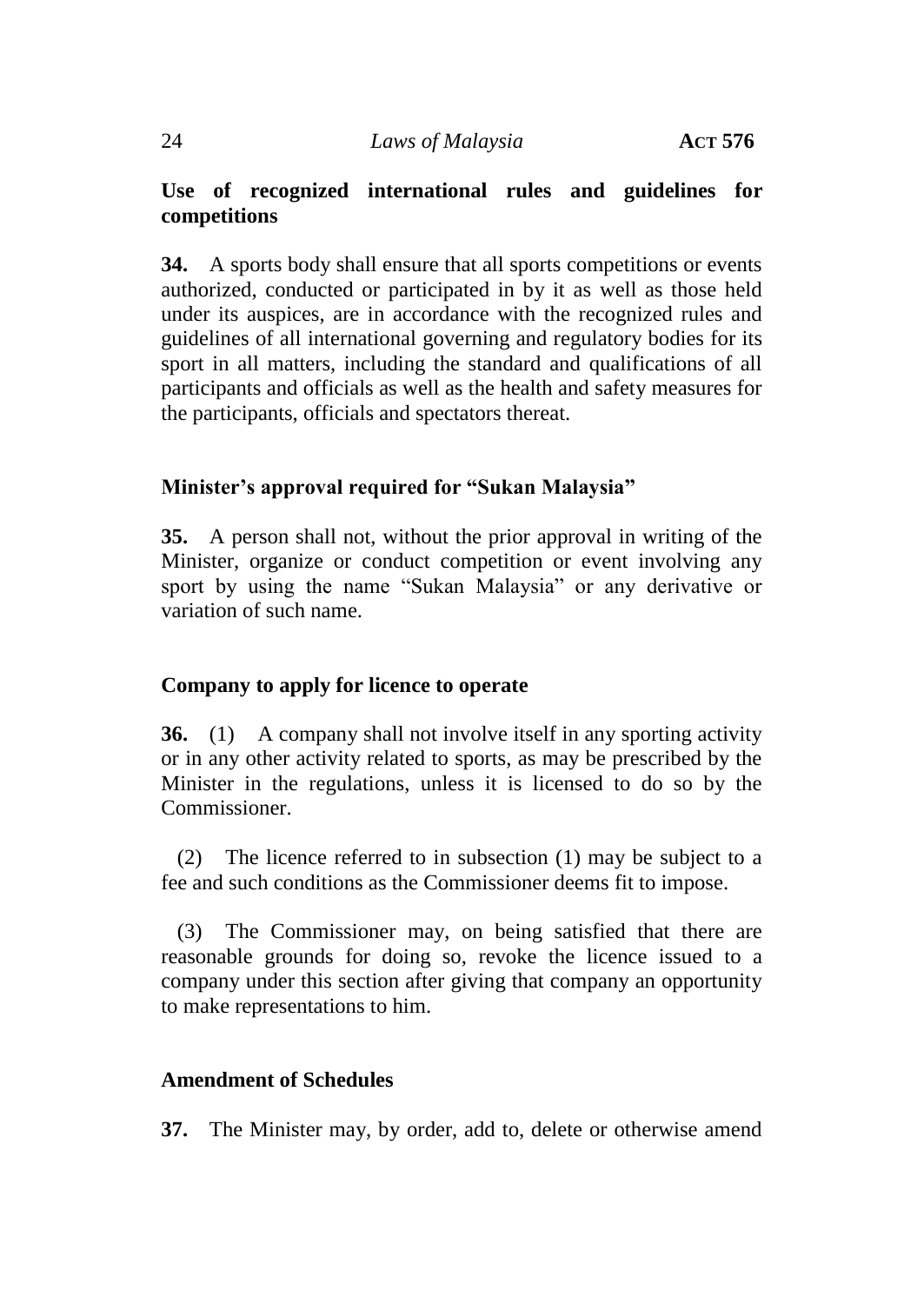the Schedules as the Minister thinks necessary for the purpose of giving effect to or carrying out the provisions of this Act.

#### **Regulations**

**38.** (1) The Minister may make regulations as may be expedient or necessary for the purpose of giving effect to or carrying out provisions of this Act.

(2) In particular, without prejudice to the generality of the power conferred by subsection (1), the Minister may make regulations for or in respect of all or any of the following matters:

- *(a)* the forms to be used and the conditions to be complied with in applying to be registered or licensed under this Act;
	- *(b)* the information to be furnished to the Commissioner;
	- *(c)* the standards, technical specifications and requirements for all sports facilities in Malaysia;
	- *(d)* the internal procedures for resolving disputes within a sports body;
	- *(e)* the guidelines for the issuance of a licence to a company; and
	- *(f)* prescribing anything which may be prescribed under this Act.

(3) Any regulations made under this section or section 26 may provide that any contravention thereof is an offence and may provide for the imposition of a fine not exceeding five thousand ringgit or a term of imprisonment not exceeding six months or to both for such offence.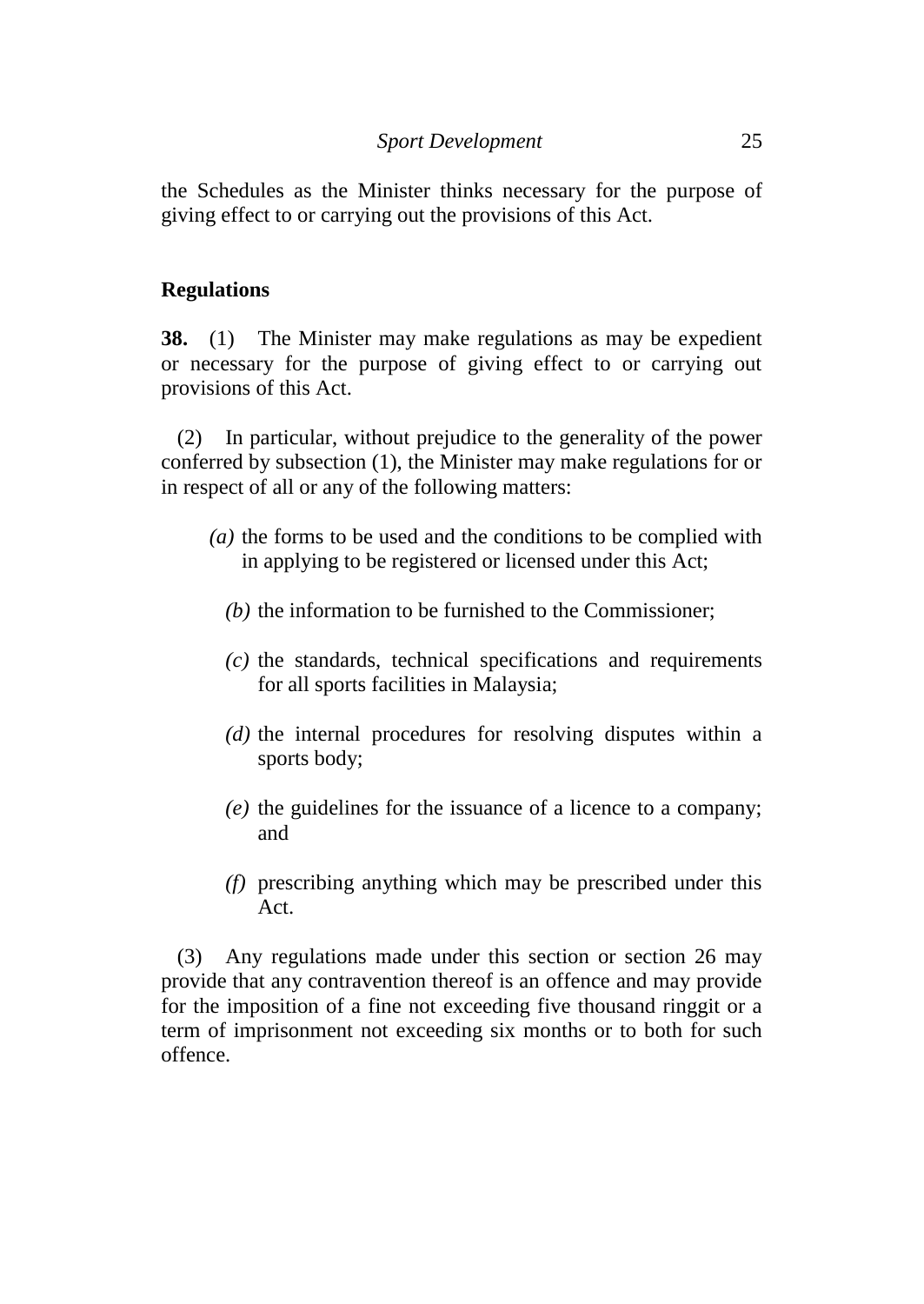#### 26 *Laws of Malaysia* **ACT 576**

# **General offence**

**39.** Any person guilty of an offence under this Act for which no penalty is expressly provided shall on conviction be liable to a fine not exceeding five thousand ringgit or to imprisonment not exceeding six months or to both.

## **Protection for appointed person, member of committee,** *etc***.**

**40**. No person or member of a committee appointed by the Minister under this Act or any officer, servant or agent thereof shall be liable to be sued in any court for any act done by him in good faith and in the exercise of any power or performance of any duty under this Act.

## **General powers of Minister**

**41.** (1) The Minister may, upon being satisfied that there are special circumstances for doing so, exempt any person from all or any provision of this Act.

(2) Subject to the provisions of this Act and any regulations made thereunder, the Minister shall be the final authority in relation to sports and sports related matters.

# **Transitional provisions**

**42.** (1) All applications for registration as a society carrying on activities which may only be carried out by a sports body and all applications for approval by such societies under the Societies Act 1966 which are pending on the date of coming into force of this Act shall, on that date, cease to be dealt with under that Act and shall be dealt with under the provisions of this Act.

(2) Any proceedings or cause of action pending or existing immediately before the date of coming into force of this Act under the Societies Act 1966 may be continued or instituted under that Act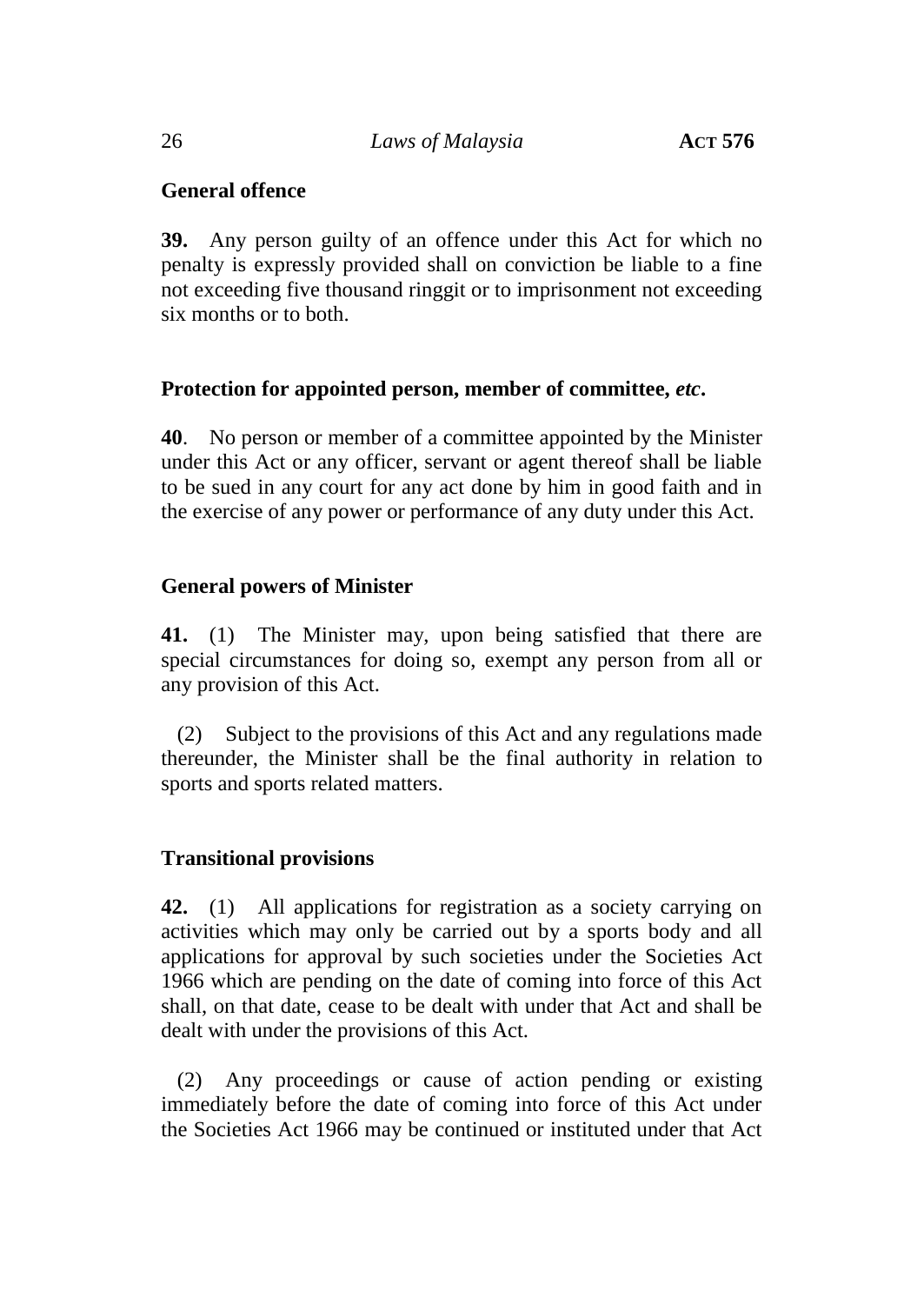as if this Act had not been enacted.

(3) This Act shall not affect any person's liability to be prosecuted or punished for offences committed under the Societies Act 1966 before the date of coming into force of this Act, or any proceedings brought or sentence imposed before that date in respect of such offence.

#### **Prevention of anomalies**

**43.** (1) The Minister may, by order, make such modifications in the provisions of this Act as may appear to him to be necessary or expedient for the purpose of removing any difficulty occasioned by the coming into force of this Act:

Provided that the Minister shall not exercise the powers conferred by this section after the expiration of two years from the date of coming into force of this Act.

(2) In this section, "modifications" includes amendments, additions, deletions, substitutions, adaptations, variations, alteration and non-application of any provision of this Act.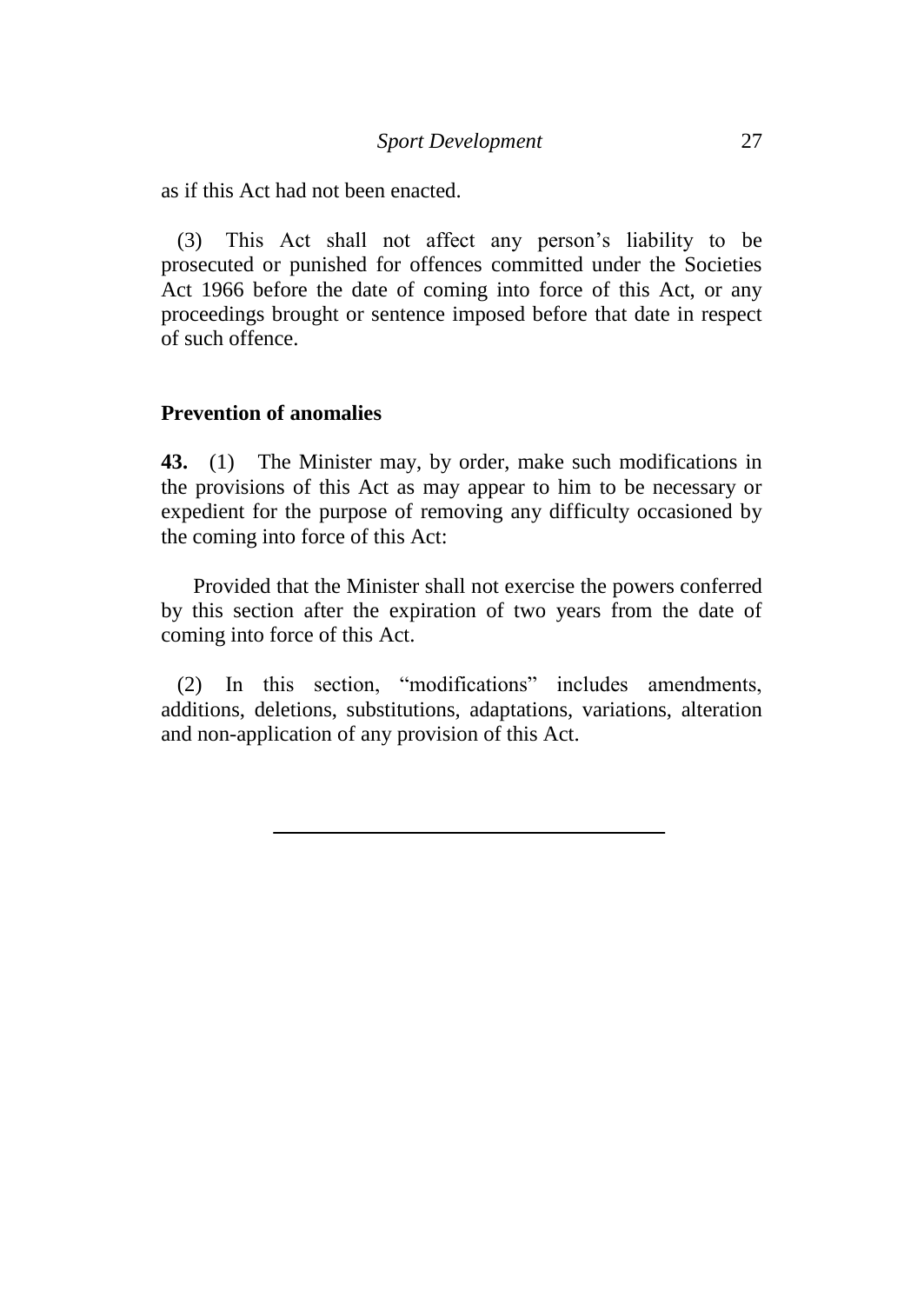#### FIRST SCHEDULE

#### [Section 2]

The following activities are regarded as sports for the purposes of this Act:

- 1. Archery
- 2. Athletics
- 3. Aquatics
- 4. Automobile Sports
- 5. Badminton
- 5A. Baseball
- 6. Basketball
- 7. Billiards and Snooker
- 8. Body Building
- 9. Bowling
- 10. Boxing
- 10A. Canoeing
- 11. Cricket
- 12. Cycling
- 13. Equestrian Sports
- 14. Fencing
- 14A. Fitness
- 15. Football
- 16. Golf
- 17. Gymnastics
- 18. Handball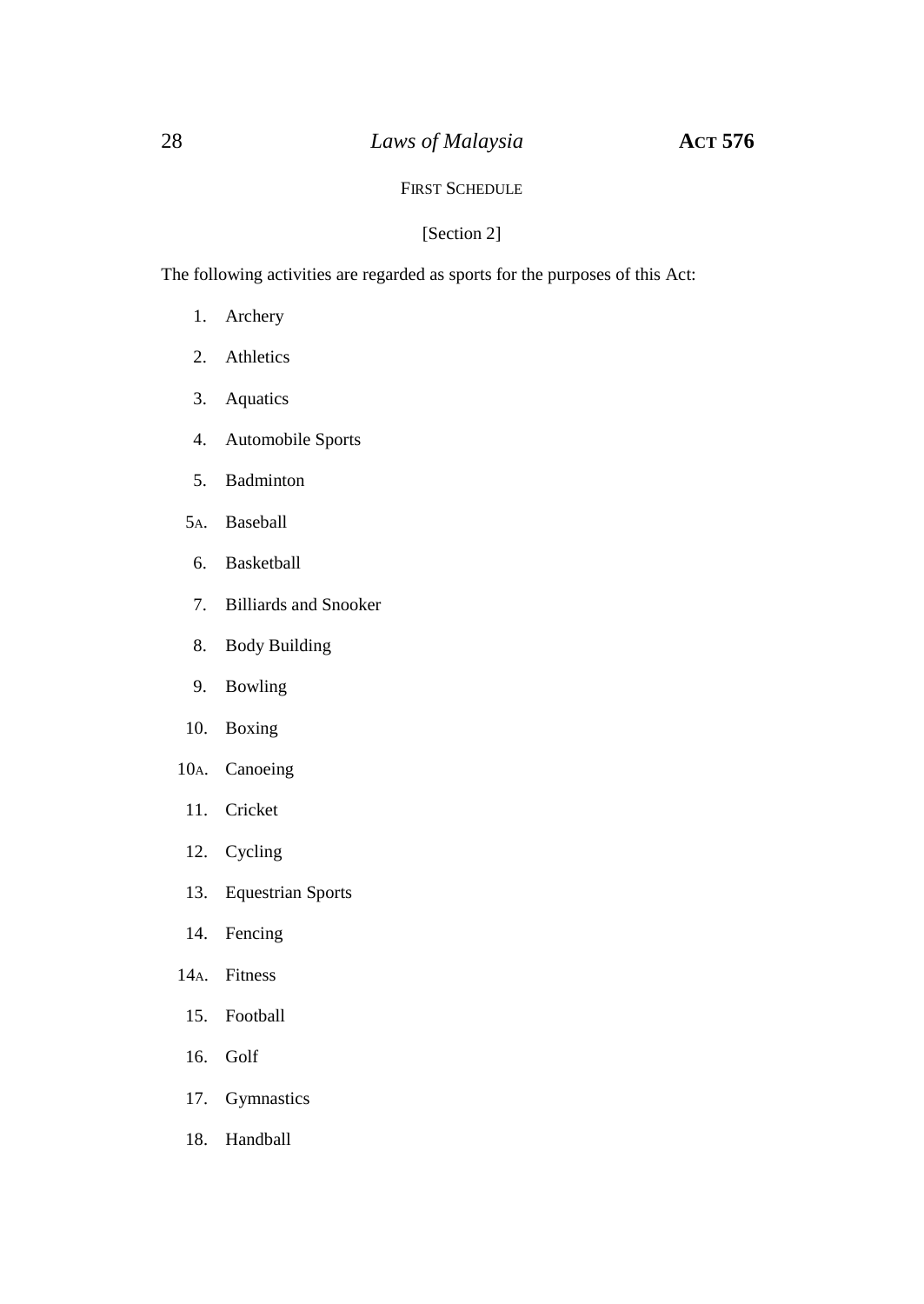- 19. Hockey
- 19A. Ice Skating
- 20. Judo
- 20A. Kabbadi
- 21. Karate Do
- 22. Lawn Bowls
- 22A. Martial Arts
- 23. Netball
- 23A. Paralimpiad
- 23B. Petanque
- 23C. Recreational
- 23D. Rowing
- 24. Rugby
- 25. Sepak Takraw
- 26. Shooting
- 26A. Silambam
- 27. Silat Olahraga
- 28. Soft Tennis
- 29. Softball
- 30. Squash
- 31. Table Tennis
- 32. Tae kwan do
- 33. Tennis
- 33A. Traditional Games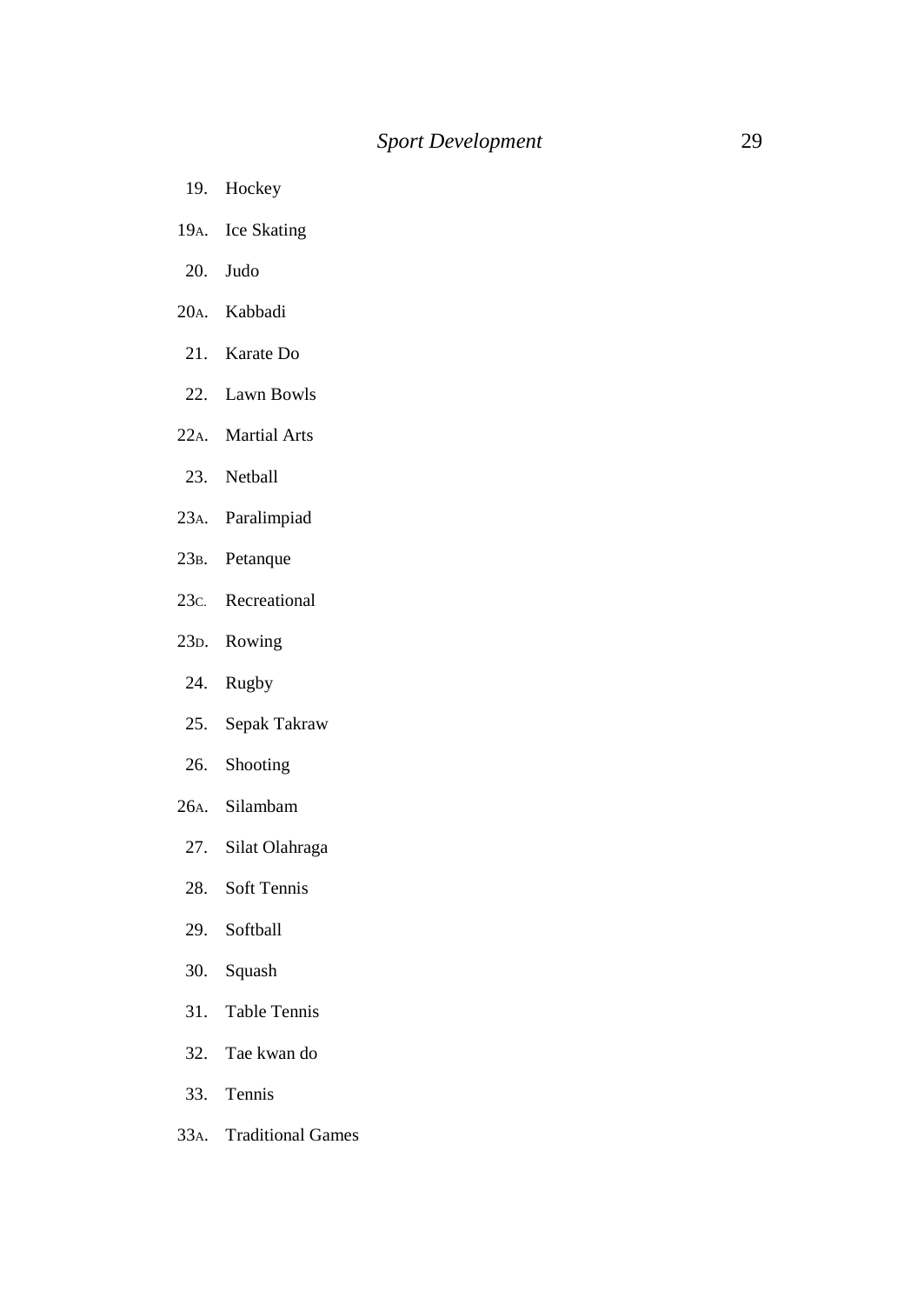- 34. Volleyball
- 35. Waterski
- 36. Weightlifting
- 37. Wrestling
- 38. Wushu
- 39. Yachting

**SECOND SCHEDULE** 

#### [Section 19]

#### CONSTITUTION AND RULES OF SPORTS BODIES ACTING AS THE GOVERNING OR REPRESENTATIVE BODY OF ITS SPORT AT NATIONAL LEVEL

The following matters shall be provided in the constitution or rules:

- **1.** The sports body shall have the following aims and objects:
	- *(a)* to promote and develop its sports;
	- *(b)* to maintain good terms with and to be in good standing with the international governing and regulatory body of its sports;
	- *(c)* to ensure that its constitution and rules are observed and abided by all its members; and
	- *(d)* to control and exercise jurisdiction over all activities in relation to its sports in Malaysia and by representatives of Malaysia abroad.

**2.** Its activities are conducted without discrimination as to sex, race, colour, religion, social origin, language, political inclination or any other opinion held by its members.

**3.** The selection procedures for sportsperson, officials. coaches and any other person to represent Malaysia in its sport are open and fair.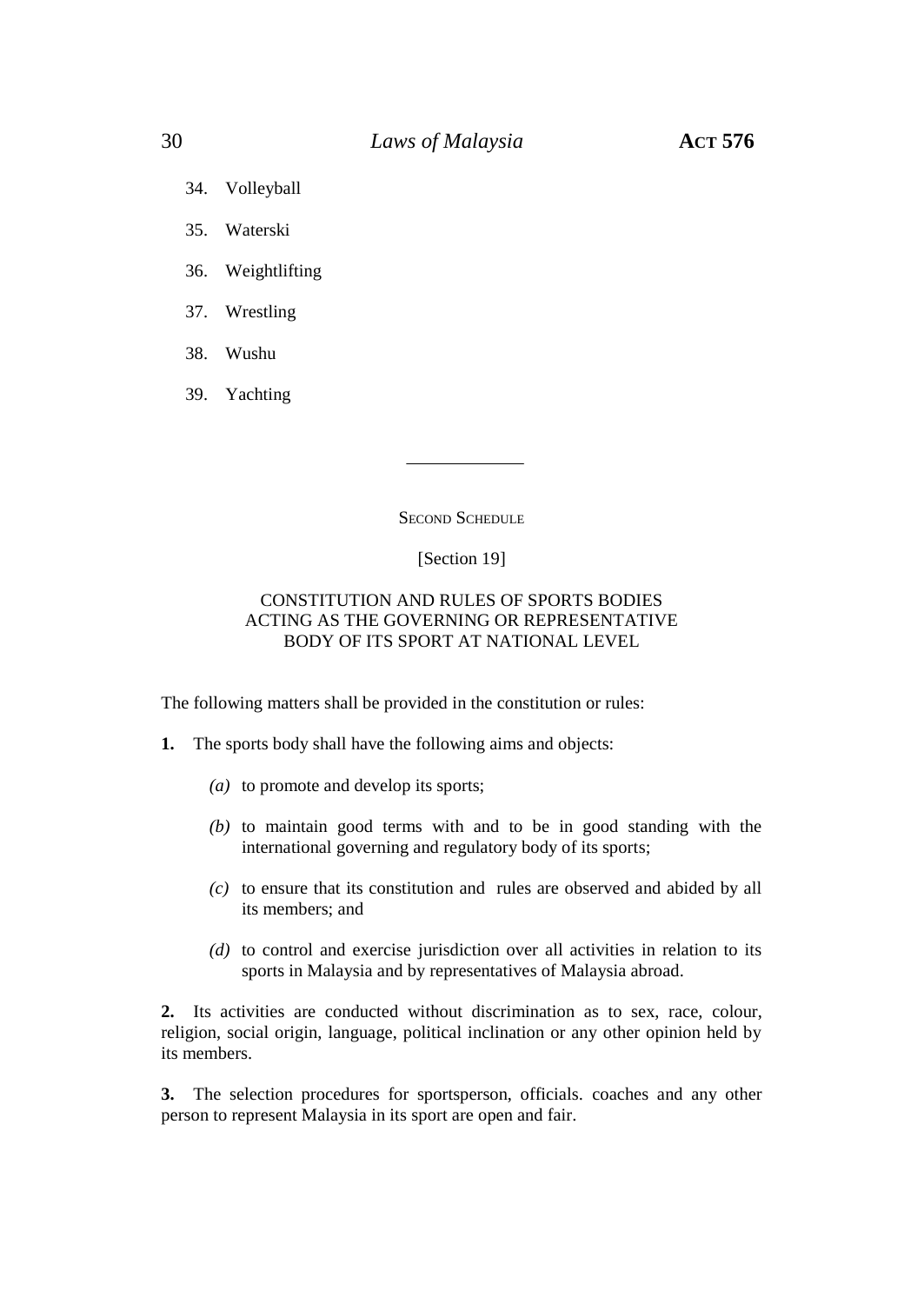**4.** Its fully audited accounts with reports on all its activities and the use and disbursement of all its funds for its preceding financial year to be submitted to the Commissioner together with such other reports as the Commissioner may require.

THIRD SCHEDULE

#### [Section 19]

#### CONSTITUTION AND RULES OF OTHER SPORTS BODIES UNDER THIS ACT

The following matters shall be provided in the constitution or rules:

- **1.** The sports body shall have the following aims and objects:
	- *(a)* to promote and develop its sports;
	- *(b)* to maintain good terms with and to be in good standing with the international governing and regulatory body of its sports; and
	- *(c)* to ensure that its constitution and rules are observed and abided by all its members.

**2.** Its activities are conducted without discrimination as to sex, race, colour, religion, social origin, language, political inclination or any other opinion held by its members.

**3.** Its fully audited accounts with reports on all its activities and the use and disbursement of all its funds for its preceding financial year to be submitted to the Commissioner together with such other reports as the Commissioner may require.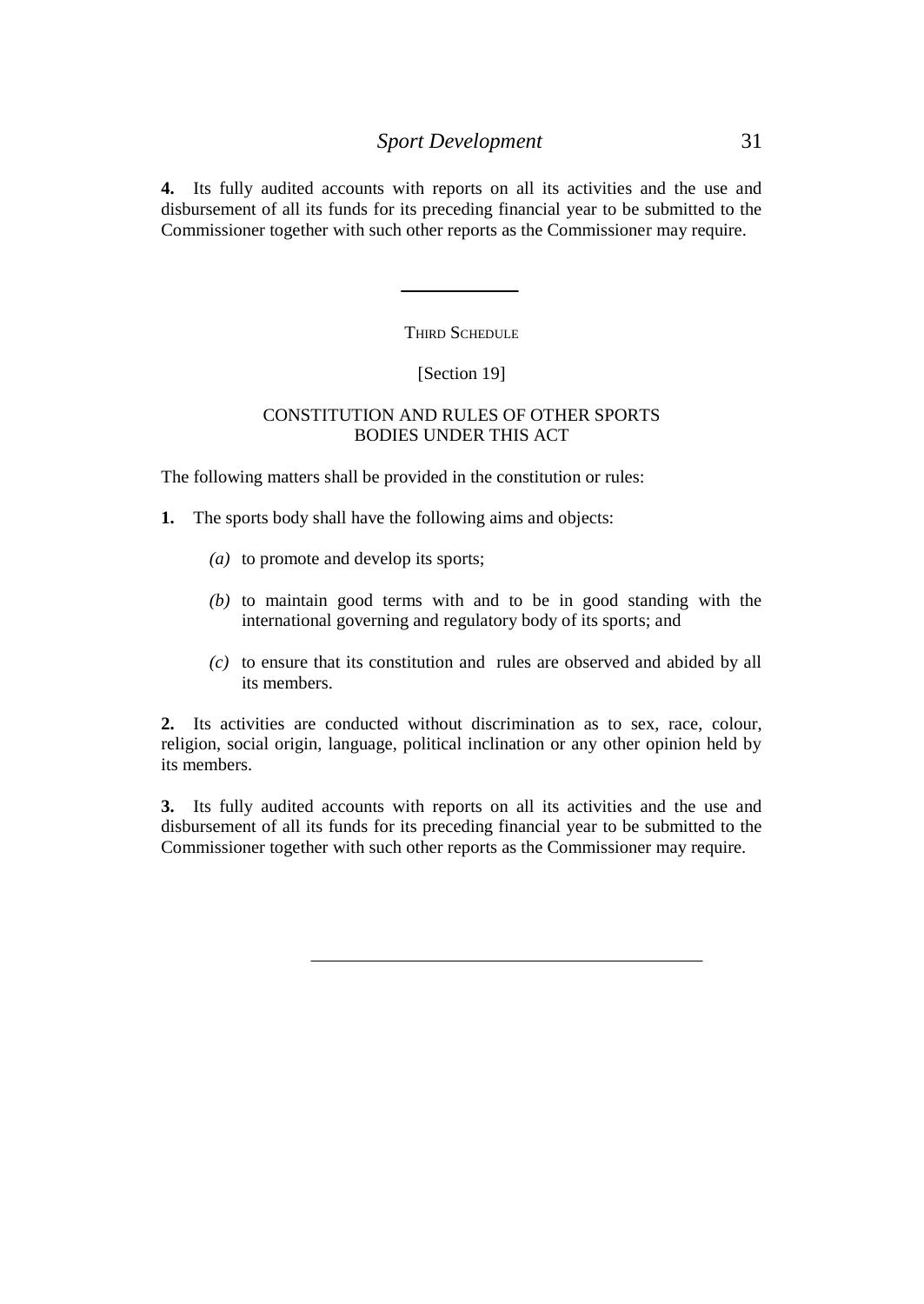# **LAWS OF MALAYSIA**

# **Act 576**

# **SPORT DEVELOPMENT ACT 1997**

# LIST OF AMENDMENTS

| Amending law        | Short title                                     | In force from |
|---------------------|-------------------------------------------------|---------------|
| P.U. (A) $170/1998$ | Sports Development (Modification)<br>Order 1998 | $01-04-1998$  |
| P.U. (A) $177/2000$ | Sports Development (Amendment)<br>Order 2000    | 26-05-2000    |
| P.U. (A) $279/2004$ | Sports Development (Amendment)<br>Order 2004    | 13-08-2004    |